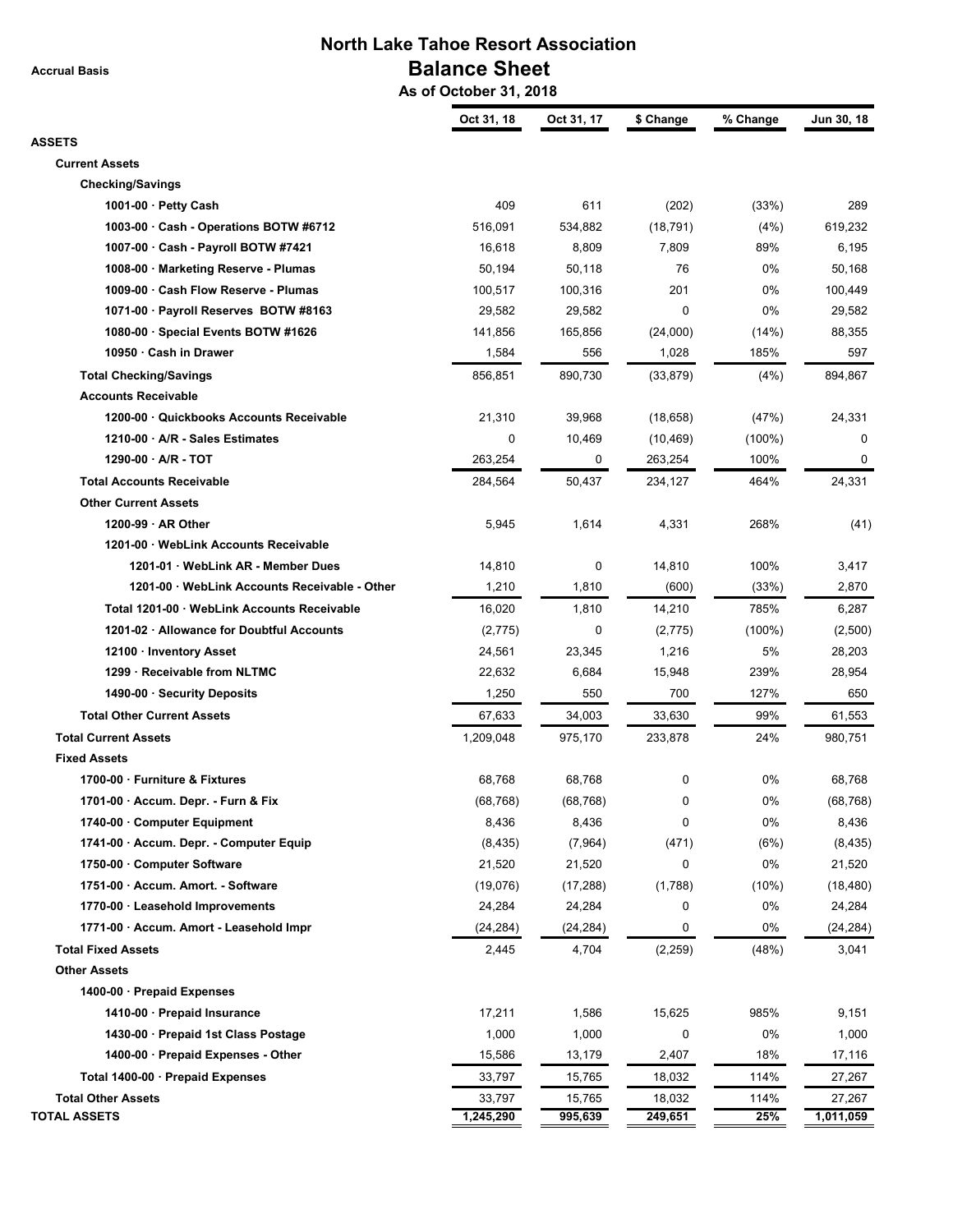**Accrual Basis**

### **North Lake Tahoe Resort Association Balance Sheet**

 **As of October 31, 2018**

|                                                 | Oct 31, 18 | Oct 31, 17 | \$ Change | % Change  | Jun 30, 18 |
|-------------------------------------------------|------------|------------|-----------|-----------|------------|
| <b>LIABILITIES &amp; EQUITY</b>                 |            |            |           |           |            |
| Liabilities                                     |            |            |           |           |            |
| <b>Current Liabilities</b>                      |            |            |           |           |            |
| <b>Accounts Payable</b>                         |            |            |           |           |            |
| 2000-00 · Accounts Payable                      | 33,627     | 58,323     | (24, 696) | (42%)     | 42,156     |
| <b>Total Accounts Payable</b>                   | 33,627     | 58,323     | (24, 696) | (42%)     | 42,156     |
| <b>Credit Cards</b>                             |            |            |           |           |            |
| 2080-00 · Bank of the West - Master Cards       |            |            |           |           |            |
| 2080-15 MC_2339 Liz                             | 280        | 0          | 280       | 100%      | 0          |
| 2080-16 MC_2321 Bonnie                          | 11         | 0          | 11        | 100%      | 0          |
| 2080-02 · MC_6765_Jason                         | 15         | 15         | $\Omega$  | 0%        | 15         |
| 2080-04 · MC_5968_Ronald                        | 0          | 93         | (93)      | $(100\%)$ | 126        |
| 2080-06 · MC_5288_Emily                         | 0          | 420        | (420)     | $(100\%)$ | 0          |
| 2080-09 · MC_0319_Sarah                         | 0          | 188        | (188)     | $(100\%)$ | 0          |
| 2080-10 · MC 9495 AI                            | 345        | 232        | 113       | 49%       | 180        |
| 2080-11 · MC_3978_Amber                         | 451        | 101        | 350       | 347%      | 3,070      |
| 2080-12 · MC_3960_Natalie                       | 0          | 260        | (260)     | $(100\%)$ | 0          |
| 2080-13 · MC_6903_Cindy                         | 1,528      | 1,056      | 472       | 45%       | 2,430      |
| 2080-14 · MC_6193_Daphne                        | 556        | 0          | 556       | 100%      | 83         |
| Total 2080-00 · Bank of the West - Master Cards | 3,186      | 2,365      | 821       | 35%       | 5,904      |
| <b>Total Credit Cards</b>                       | 3,186      | 2,365      | 821       | 35%       | 5,904      |
| <b>Other Current Liabilities</b>                |            |            |           |           |            |
| 21000 · Salaries/Wages/Payroll Liabilit         |            |            |           |           |            |
| 2100-00 · Salaries / Wages Payable              | 16,655     | 38,973     | (22, 318) | (57%)     | 36,870     |
| 2101-00 · Incentive Payable                     | 20,105     | 31,152     | (11, 047) | (35%)     | 43,384     |
| 2102-00 · Commissions Payable                   | 1,330      | 7,373      | (6,043)   | (82%)     | 4,698      |
| 2120-00 · Empl. Federal Tax Payable             | 8,090      | 3,118      | 4,972     | 159%      | 3,072      |
| 2175-00 · 401 (k) Plan                          | 3,727      | 1,559      | 2,168     | 139%      | 1,157      |
| 2180-00 · Estimated PTO Liability               | 49,004     | 74,725     | (25, 721) | (34%)     | 49,004     |
| Total 21000 · Salaries/Wages/Payroll Liabilit   | 98,911     | 156,900    | (57, 989) | (37%)     | 138,185    |
| 2190-00 · Sales and Use Tax Payable             |            |            |           |           |            |
| 2195-00 · Use Tax Payable                       | 26         | 0          | 26        | 100%      | 853        |
| 25500 · *Sales Tax Payable                      | 687        | 342        | 345       | 101%      | 1,941      |
| Total 2190-00 · Sales and Use Tax Payable       | 713        | 342        | 371       | 108%      | 2,794      |
| 2250-00 · Accrued Expenses                      | 3,526      | 0          | 3,526     | 100%      | 49,521     |
| 2400-42 · Marketing Co-op                       | 230        | 0          | 230       | 100%      | 67,000     |
| 2400-60 · Deferred Revenue- Member Dues         | 41,283     | 31,454     | 9,829     | 31%       | 56,979     |
| 2500-00 · Deferred Revenue - TMBC               | 793        | 0          | 793       | 100%      | 535        |
| 2651-00 · Deferred Rev - Conference             | 6,233      | 7,333      | (1, 100)  | (15%)     | 0          |
| 26900 · Unbilled Purchases                      | 50         | 0          | 50        | 100%      | 0          |
| 2700-00 · Deferred Rev. County                  | 350,305    | 0          | 350,305   | 100%      | 0          |
| $2800-00 \cdot$ Suspense                        | 4,067      | 673        | 3,394     | 504%      | 4,202      |
| 2900-00 · Due To/From County of Placer          | 221,592    | 227,079    | (5, 487)  | (2%)      | 229,432    |
| <b>Total Other Current Liabilities</b>          | 727,703    | 423,781    | 303,922   | 72%       | 548,648    |
| <b>Total Current Liabilities</b>                | 764,516    | 484,469    | 280,047   | 58%       | 596,708    |
| <b>Total Liabilities</b>                        | 764,516    | 484,469    | 280,047   | 58%       | 596,708    |
| <b>Equity</b>                                   |            |            |           |           |            |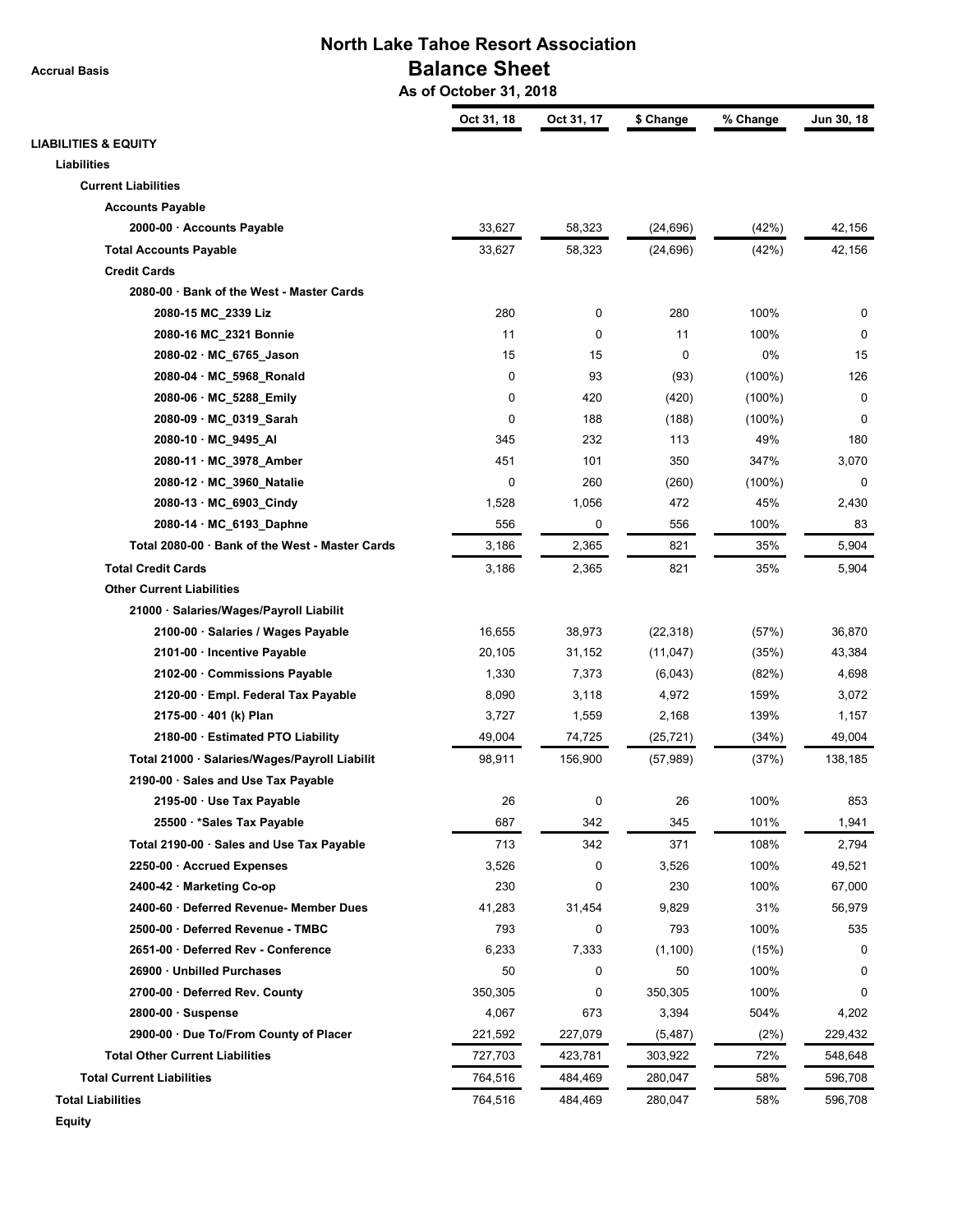**Accrual Basis**

## **North Lake Tahoe Resort Association Balance Sheet**

 **As of October 31, 2018**

| Oct 31, 18 | Oct 31, 17 | \$ Change | % Change | Jun 30, 18 |
|------------|------------|-----------|----------|------------|
| (11,669)   | (8, 754)   | (2,915)   | (33%)    | (6, 430)   |
| 275.755    | 256.830    | 18,925    | 7%       | 275,755    |
| 100.248    | 100.048    | 200       | 0%       | 100,248    |
| 50.018     | 50.018     | 0         | 0%       | 50.018     |
| 66,418     | 113,027    | (46, 609) | (41%)    | (5,239)    |
| 480.770    | 511.169    | (30, 399) | (6%)     | 414.352    |
| 1,245,286  | 995,638    | 249,648   | 25%      | 1,011,060  |
|            |            |           |          |            |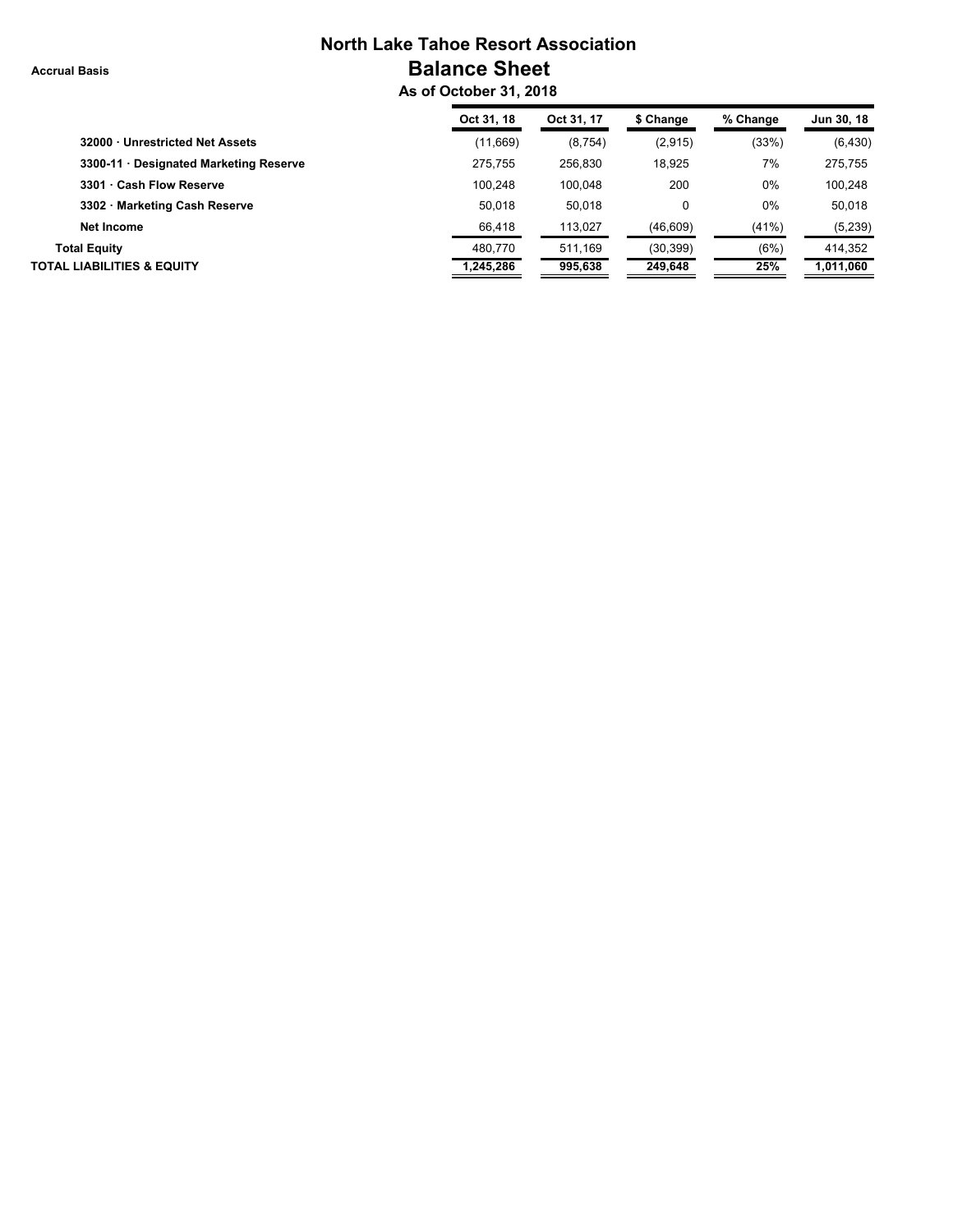| <b>Accrual Basis</b>                                                                                                                                                                                                    |                                         | <b>All Departments</b>                         |                                                      |                                              |                                                  |                                                              |                                                        |
|-------------------------------------------------------------------------------------------------------------------------------------------------------------------------------------------------------------------------|-----------------------------------------|------------------------------------------------|------------------------------------------------------|----------------------------------------------|--------------------------------------------------|--------------------------------------------------------------|--------------------------------------------------------|
|                                                                                                                                                                                                                         | Oct 18                                  | <b>Budget</b>                                  | \$ Over Budget                                       | Jul - Oct 18                                 | <b>YTD Budget</b>                                | \$ Over Budget                                               | Annual Bud                                             |
| <b>Ordinary Income/Expense</b>                                                                                                                                                                                          |                                         |                                                |                                                      |                                              |                                                  |                                                              |                                                        |
| Income<br>4050-00 County of Placer TOT Funding<br>4200-00 · Membership Dues<br>4205-00 · Conference Dues                                                                                                                | 263,254<br>10,859<br>779                | 263,921<br>10,600<br>825                       | (667)<br>259<br>(46)                                 | 1,329,875<br>44,044<br>3,667                 | 1,373,587<br>42,400<br>3,300                     | (43, 712)<br>1,644<br>367                                    | 3,793,727<br>128,000<br>9,900                          |
| 4250-00 · Revenues-Membership Activities<br>4250-01 · Community Awards                                                                                                                                                  |                                         |                                                |                                                      |                                              |                                                  |                                                              |                                                        |
| 4250-04 · Silent Auction                                                                                                                                                                                                | $\mathbf 0$<br>0                        | $\mathbf 0$                                    | 0<br>$\mathbf 0$                                     | $\Omega$<br>$\mathbf 0$                      | 0<br>0                                           | $\Omega$<br>0                                                | 19,000                                                 |
| 4250-05 · Sponsorships<br>4250-01 · Community Awards - Other                                                                                                                                                            | 0                                       | 0<br>0                                         | $\mathbf 0$                                          | 0                                            | 0                                                | 0                                                            | 13,000<br>18,000                                       |
| Total 4250-01 · Community Awards                                                                                                                                                                                        | 0                                       | 0                                              | $\mathbf 0$                                          | $\mathbf 0$                                  | $\mathbf 0$                                      | $\mathbf 0$                                                  | 50,000                                                 |
| 4250-02 · Chamber Events<br>4250-03 · Summer/Winter Rec Luncheon<br>4251-00 · Tues AM Breakfast Club                                                                                                                    | 0<br>2,622                              | 208<br>4,000                                   | (208)<br>(1, 378)                                    | 63<br>2,622                                  | 836<br>4,000                                     | (773)<br>(1, 378)                                            | 2,500<br>8,000                                         |
| 4251-01 · Tues AM Breakfast Club Sponsors<br>4251-00 · Tues AM Breakfast Club - Other                                                                                                                                   | 0<br>494                                | $\mathbf 0$<br>580                             | $\mathbf 0$<br>(86)                                  | $\mathbf 0$<br>1,656                         | 1,050<br>2,320                                   | (1,050)<br>(664)                                             | 3,050<br>6,960                                         |
| Total 4251-00 · Tues AM Breakfast Club                                                                                                                                                                                  | 494                                     | 580                                            | (86)                                                 | 1,656                                        | 3,370                                            | (1, 714)                                                     | 10,010                                                 |
| 4250-00 · Revenues-Membership Activities - Other                                                                                                                                                                        | (620)                                   | 0                                              | (620)                                                | 1,060                                        | $\mathbf 0$                                      | 1,060                                                        |                                                        |
| Total 4250-00 · Revenues-Membership Activities                                                                                                                                                                          | 2,496                                   | 4,788                                          | (2, 292)                                             | 5,401                                        | 8,206                                            | (2,805)                                                      | 70,510                                                 |
| 4253-00 · Revenue-Other                                                                                                                                                                                                 | 6                                       |                                                |                                                      | 6                                            |                                                  |                                                              |                                                        |
| 4600-00 Commissions<br>4601-00 Commissions - South Shore<br>4600-00 · Commissions - Other                                                                                                                               | (353)<br>1,237                          | 1,667<br>2,500                                 | (2,020)<br>(1, 263)                                  | 8,417<br>21,957                              | 6,664<br>10,000                                  | 1,753<br>11,957                                              | 20,000<br>30,000                                       |
| Total 4600-00 · Commissions                                                                                                                                                                                             | 884                                     | 4,167                                          | (3,283)                                              | 30,374                                       | 16,664                                           | 13,710                                                       | 50,000                                                 |
| 46000 · Merchandise Sales<br>4502-00 · Non-Retail VIC income<br>46000 · Merchandise Sales - Other                                                                                                                       | 612<br>8,861                            | 500<br>6,000                                   | 112<br>2,861                                         | 2,296<br>51,034                              | 5,500<br>40,000                                  | (3,204)<br>11,034                                            | 9,500<br>95,000                                        |
| Total 46000 · Merchandise Sales                                                                                                                                                                                         | 9,473                                   | 6,500                                          | 2,973                                                | 53,330                                       | 45,500                                           | 7,830                                                        | 104,500                                                |
| <b>Total Income</b>                                                                                                                                                                                                     | 287,751                                 | 290,801                                        | (3,051)                                              | 1,466,698                                    | 1,489,657                                        | (22, 959)                                                    | 4,156,637                                              |
| <b>Gross Profit</b>                                                                                                                                                                                                     | 287,751                                 | 290,801                                        | (3,051)                                              | 1,466,698                                    | 1,489,657                                        | (22, 959)                                                    | 4,156,637                                              |
| <b>Expense</b>                                                                                                                                                                                                          |                                         |                                                |                                                      |                                              |                                                  |                                                              |                                                        |
| 5000-00 · Salaries & Wages<br>5010-00 · Sales Commissions<br>5020-00 $\cdot$ P/R - Tax Expense<br>5030-00 · P/R - Health Insurance Expense<br>5040-00 · P/R - Workmans Comp                                             | 389<br>6,259<br>6,170<br>0              | 633<br>7,026<br>11,058<br>963                  | (244)<br>(767)<br>(4,888)<br>(963)                   | 9,665<br>26,230<br>37,924<br>3,285           | 2,536<br>30,346<br>44,226<br>4,125               | 7,129<br>(4, 116)<br>(6, 302)<br>(841)                       | 7,600<br>86,761<br>132,690<br>11,845                   |
| 5060-00 $\cdot$ 401 (k)<br>5070-00 · Other Benefits and Expenses<br>5000-00 · Salaries & Wages - Other                                                                                                                  | 4,105<br>516<br>83,577                  | 3,577<br>586<br>88,732                         | 528<br>(70)<br>(5, 155)                              | 13,790<br>1,349<br>345,539                   | 14,620<br>2,341<br>362,854                       | (830)<br>(992)<br>(17, 315)                                  | 43,048<br>7,029<br>1,068,067                           |
| Total 5000-00 · Salaries & Wages                                                                                                                                                                                        | 101,016                                 | 112,575                                        | (11, 559)                                            | 437,782                                      | 461,048                                          | (23, 266)                                                    | 1,357,040                                              |
| $5100-00 \cdot$ Rent                                                                                                                                                                                                    |                                         |                                                |                                                      |                                              |                                                  |                                                              |                                                        |
| 5110-00 · Utilities<br>5140-00 · Repairs & Maintenance<br>5150-00 Office - Cleaning<br>$5100-00 \cdot$ Rent - Other                                                                                                     | 1,033<br>0<br>515<br>12,706             | 1,028<br>3,902<br>800<br>12,957                | 5<br>(3,902)<br>(285)<br>(251)                       | 3,952<br>45<br>2,315<br>51,212               | 3,717<br>15,605<br>3,521<br>51,812               | 235<br>(15, 560)<br>(1,206)<br>(600)                         | 12,191<br>46,850<br>10,444<br>155,468                  |
| Total 5100-00 · Rent                                                                                                                                                                                                    | 14,254                                  | 18,687                                         | (4, 433)                                             | 57,523                                       | 74,655                                           | (17, 132)                                                    | 224,953                                                |
| 5310-00 · Telephone<br>5320-00 · Telephone<br>5350-00 · Internet                                                                                                                                                        | 1,782<br>0                              | 2,129                                          | (347)                                                | 12,077<br>25                                 | 8,516                                            | 3,561                                                        | 25,548                                                 |
| 5310-00 · Telephone - Other                                                                                                                                                                                             | 0                                       | 461                                            | (461)                                                | 0                                            | 1,847                                            | (1, 847)                                                     | 5,535                                                  |
| Total 5310-00 · Telephone                                                                                                                                                                                               | 1,782                                   | 2,590                                          | (808)                                                | 12,102                                       | 10,363                                           | 1,739                                                        | 31,083                                                 |
| 5420-00 · Mail - USPS<br>5480-00 · Mail - Fed Ex<br>5420-00 Mail - USPS - Other                                                                                                                                         | $\mathbf 0$<br>20                       | 0<br>475                                       | 0<br>(455)                                           | 54<br>541                                    | 0<br>1,603                                       | 54<br>(1,062)                                                | 5,203                                                  |
| Total 5420-00 · Mail - USPS                                                                                                                                                                                             | 20                                      | 475                                            | (455)                                                | 594                                          | 1,603                                            | (1,009)                                                      | 5,203                                                  |
| 5510-00 · Insurance/Bonding                                                                                                                                                                                             | 552                                     | 485                                            | 67                                                   | 1,996                                        | 2,258                                            | (262)                                                        | 6,138                                                  |
| $5520-00 \cdot$ Supplies<br>5525-00 · Supplies- Computer <\$1000<br>5520-00 · Supplies - Other                                                                                                                          | 651<br>913                              | 125<br>1,650                                   | 526<br>(737)                                         | 2,629<br>4,387                               | 2,300<br>7,293                                   | 329<br>(2,906)                                               | 7,600<br>21,493                                        |
| Total 5520-00 · Supplies                                                                                                                                                                                                | 1,564                                   | 1,775                                          | (211)                                                | 7,016                                        | 9,593                                            | (2, 577)                                                     | 29,093                                                 |
| 5610-00 · Depreciation<br>5700-00 · Equipment Support & Maintenance<br>5710-00 · Taxes, Licenses & Fees<br>5740-00 · Equipment Rental/Leasing<br>5800-00 · Training Seminars<br>5850-00 · Artist of Month - Commissions | 149<br>10<br>453<br>1,131<br>1,045<br>0 | 177<br>1,118<br>1,050<br>1,478<br>1,917<br>458 | (28)<br>(1, 108)<br>(597)<br>(347)<br>(872)<br>(458) | 596<br>640<br>3,291<br>5,212<br>1,609<br>499 | 713<br>4,472<br>4,401<br>5,902<br>5,514<br>1,836 | (117)<br>(3,832)<br>(1, 110)<br>(690)<br>(3,905)<br>(1, 337) | 2,129<br>13,412<br>12,951<br>17,726<br>16,450<br>5,500 |
| 5900-00 · Professional Fees<br>5910-00 · Professional Fees - Attorneys<br>5920-00 · Professional Fees - Accountant<br>5921-00 · Professional Fees - Other                                                               | 0<br>11,000<br>0                        | 750<br>$\Omega$<br>1,917                       | (750)<br>11,000<br>(1, 917)                          | 840<br>21,000<br>0                           | 3,000<br>25,000<br>9,543                         | (2, 160)<br>(4,000)<br>(9, 543)                              | 9,000<br>25,000<br>26,000                              |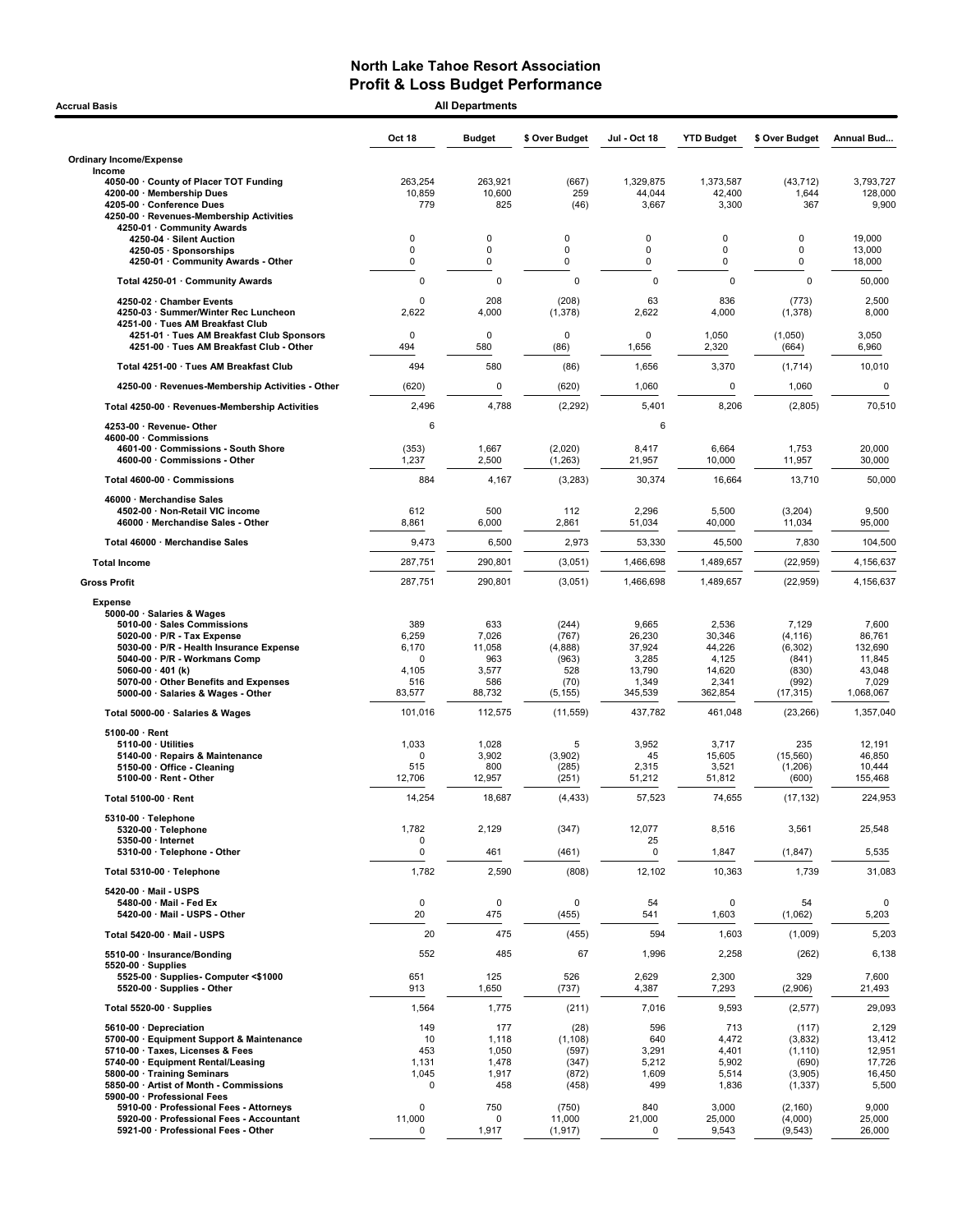Accrual Basis **Accrual Basis All Departments** 

|                                                                                                                                                                                                                                                                                           | Oct 18                                                                                              | <b>Budget</b>                                               | \$ Over Budget                                                                       | Jul - Oct 18                                                                    | <b>YTD Budget</b>                                                        | \$ Over Budget                                                                        | Annual Bud                                                                            |
|-------------------------------------------------------------------------------------------------------------------------------------------------------------------------------------------------------------------------------------------------------------------------------------------|-----------------------------------------------------------------------------------------------------|-------------------------------------------------------------|--------------------------------------------------------------------------------------|---------------------------------------------------------------------------------|--------------------------------------------------------------------------|---------------------------------------------------------------------------------------|---------------------------------------------------------------------------------------|
| Total 5900-00 · Professional Fees                                                                                                                                                                                                                                                         | 11,000                                                                                              | 2,667                                                       | 8,333                                                                                | 21,840                                                                          | 37,543                                                                   | (15, 703)                                                                             | 60,000                                                                                |
| 5941-00 · Research & Planning                                                                                                                                                                                                                                                             | $\mathbf 0$                                                                                         | 0                                                           | $\Omega$                                                                             | 5,000                                                                           | 2,500                                                                    | 2,500                                                                                 | 5,000                                                                                 |
| $6020-00 \cdot$ Programs<br>6016-00 · Special Event Partnership<br>6018-00 · Business Assoc. Grants                                                                                                                                                                                       | 0<br>0                                                                                              | 0<br>0                                                      | 0<br>0                                                                               | 0<br>0                                                                          | 0<br>10,000                                                              | $\Omega$<br>(10,000)                                                                  | 50,000<br>30,000                                                                      |
| Total 6020-00 · Programs                                                                                                                                                                                                                                                                  | $\mathbf 0$                                                                                         | 0                                                           | $\Omega$                                                                             | $\mathbf 0$                                                                     | 10,000                                                                   | (10,000)                                                                              | 80,000                                                                                |
| 6420-00 · Events<br>6420-01 · Sponsorships<br>6023-00 · Autumn Food & Wine                                                                                                                                                                                                                | $\mathbf 0$                                                                                         | 0                                                           | 0                                                                                    | 30,398                                                                          | 37,375                                                                   | (6, 977)                                                                              | 37,375                                                                                |
| 6421-01 · 4th of July Fireworks<br>6421-04 · Broken Arrow Skyrace<br>6421-05 · No Barriers<br>6421-06 · Spartan<br>6421-07 · Tahoe Lacrosse Tournament<br>6421-08 · Tough Mudder<br>6421-09 · Wanderlust<br>6421-10 · WinterWonderGrass - Tahoe<br>6421-16 · Mountain Travel Symposium    | $\mathbf 0$<br>$\mathbf 0$<br>$\mathbf 0$<br>8,000<br>$\mathbf 0$<br>8,000<br>$\mathbf 0$<br>0<br>0 | 0<br>0<br>0<br>0<br>0<br>0<br>0<br>0                        | $\mathbf 0$<br>$\mathbf 0$<br>$\mathbf 0$<br>8,000<br>0<br>8,000<br>0<br>$\mathbf 0$ | 0<br>$\mathbf 0$<br>0<br>258,000<br>$\Omega$<br>8,000<br>$\mathbf 0$<br>47<br>0 | 0<br>0<br>0<br>254,500<br>0<br>0<br>0<br>0                               | 0<br>0<br>0<br>3,500<br>0<br>8,000<br>0<br>47                                         | 20,300<br>20,000<br>12,400<br>254,500<br>5,000<br>35,550<br>37,700<br>19,400<br>5,000 |
| Total 6420-01 · Sponsorships                                                                                                                                                                                                                                                              | 16,000                                                                                              | 0                                                           | 16,000                                                                               | 296,445                                                                         | 291,875                                                                  | 4,570                                                                                 | 447,225                                                                               |
| 6421-00 · New Event Development<br>6422-00 · Event Media                                                                                                                                                                                                                                  | 0<br>(300)                                                                                          | 2,750<br>$\mathbf 0$                                        | (2,750)<br>(300)                                                                     | 0<br>0                                                                          | 11,000<br>0                                                              | (11,000)<br>0                                                                         | 58,000<br>$\mathbf 0$                                                                 |
| 6424-00 · Event Operation Expenses                                                                                                                                                                                                                                                        | 133                                                                                                 | 667                                                         | (534)                                                                                | 2,222                                                                           | 2,666                                                                    | (444)                                                                                 | 8,000                                                                                 |
| Total 6420-00 · Events                                                                                                                                                                                                                                                                    | 15,833                                                                                              | 3,417                                                       | 12,416                                                                               | 298,667                                                                         | 305.541                                                                  | (6, 874)                                                                              | 513,225                                                                               |
| 6423-00 · Membership Activities<br>6434-00 · Community Awards Dinner<br>6436-00 · Membership - Wnt/Sum Rec Lunch<br>6437-00 · Tuesday Morning Breakfast Club<br>6441-00 · Membership - Miscellaneous Exp<br>6442-00 · Public Relations/Website<br>6423-00 · Membership Activities - Other | 0<br>3,194<br>741<br>0<br>2,944                                                                     | $\mathbf 0$<br>2,500<br>650<br>344                          | $\mathbf 0$<br>694<br>91<br>2,600                                                    | $\Omega$<br>3,194<br>1,632<br>60<br>4,436                                       | $\mathbf 0$<br>2,500<br>1,950<br>2,876                                   | $\mathbf 0$<br>694<br>(318)<br>1,560                                                  | 27,500<br>5,000<br>7,150<br>5,628                                                     |
|                                                                                                                                                                                                                                                                                           | 979<br>7,858                                                                                        | 0<br>3,494                                                  | 979                                                                                  | 1,230<br>10,551                                                                 | 0<br>7,326                                                               | 1,230                                                                                 | $\mathbf 0$<br>45,278                                                                 |
| Total 6423-00 · Membership Activities<br>6730-00 · Marketing Cooperative/Media                                                                                                                                                                                                            | 121,652                                                                                             | 121,652                                                     | 4,364<br>$\Omega$                                                                    | 486,611                                                                         | 486,607                                                                  | 3,225<br>$\overline{4}$                                                               | 1,459,823                                                                             |
| 6742-00 · Non-NLT Co-Op Marketing Program                                                                                                                                                                                                                                                 | 1,296                                                                                               | 4,318                                                       | (3,022)                                                                              | 4,229                                                                           | 17,272                                                                   | (13, 043)                                                                             | 51,800                                                                                |
| 6743-00 · BACC Marketing Programs<br>6743-01 · Shop Local<br>6743-03 · Touch Lake Tahoe<br>6743-04 · High Notes<br>6743-05 · Peak Your Adventure                                                                                                                                          | 1,841<br>0<br>0<br>450                                                                              | 1,000<br>0<br>0<br>$\mathbf 0$                              | 841<br>$\mathbf 0$<br>0<br>450                                                       | 2,941<br>0<br>0<br>450                                                          | 6,000<br>0<br>0<br>0                                                     | (3,059)<br>0<br>$\mathbf 0$<br>450                                                    | 20,000<br>20,000<br>20,000<br>20,000                                                  |
| Total 6743-00 · BACC Marketing Programs                                                                                                                                                                                                                                                   | 2,291                                                                                               | 1,000                                                       | 1,291                                                                                | 3,391                                                                           | 6,000                                                                    | (2,609)                                                                               | 80,000                                                                                |
| 8100-00 · Cost of Goods Sold<br>51100 · Freight and Shipping Costs<br>52500 · Purchase Discounts<br>59900 · POS Inventory Adjustments<br>8100-00 · Cost of Goods Sold - Other                                                                                                             | 113<br>(6)<br>181<br>4,809                                                                          | $\mathbf 0$<br>$\mathbf 0$<br>$\mathbf 0$<br>3,150          | 113<br>(6)<br>181<br>1,659                                                           | 648<br>(40)<br>32<br>27,465                                                     | $\Omega$<br>$\Omega$<br>$\mathbf 0$<br>20,998                            | 648<br>(40)<br>32<br>6,467                                                            | $\mathsf 0$<br>$\mathbf 0$<br>$\mathbf 0$<br>49,875                                   |
| Total 8100-00 · Cost of Goods Sold                                                                                                                                                                                                                                                        | 5,096                                                                                               | 3,150                                                       | 1,946                                                                                | 28,105                                                                          | 20,998                                                                   | 7,107                                                                                 | 49,875                                                                                |
| 8200-00 · Associate Relations<br>8300-00 · Board Functions<br>8500-00 · Credit Card Fees<br>8600-00 · Additional Opportunites<br>8700-00 · Automobile Expenses<br>8750-00 · Meals/Meetings<br>8810-00 · Dues & Subscriptions<br>8910-00 · Travel<br>8920-00 · Bad Debt                    | 25<br>1,371<br>529<br>0<br>374<br>835<br>410<br>0<br>275                                            | 616<br>1,500<br>398<br>3,133<br>498<br>637<br>852<br>0<br>0 | (591)<br>(129)<br>131<br>(3, 133)<br>(124)<br>198<br>(442)<br>0<br>275               | 678<br>4,708<br>2,345<br>0<br>1,824<br>1,114<br>2,173<br>0<br>275               | 2,472<br>1,950<br>2,351<br>12,528<br>2,179<br>2,544<br>3,404<br>100<br>0 | (1,794)<br>2,758<br>(6)<br>(12, 528)<br>(355)<br>(1, 430)<br>(1, 231)<br>(100)<br>275 | 7,400<br>4,500<br>6,658<br>37,600<br>6,183<br>7,640<br>10,220<br>6,600<br>0           |
| <b>Total Expense</b>                                                                                                                                                                                                                                                                      | 290,822                                                                                             | 290,117                                                     | 705                                                                                  | 1,400,372                                                                       | 1,503,673                                                                | (103, 301)                                                                            | 4,153,480                                                                             |
| <b>Net Ordinary Income</b>                                                                                                                                                                                                                                                                | (3,072)                                                                                             | 684                                                         | (3,756)                                                                              | 66,325                                                                          | (14, 016)                                                                | 80,341                                                                                | 3,157                                                                                 |
| <b>Other Income/Expense</b><br>Other Income<br>4700-00 · Revenues- Interest & Investment                                                                                                                                                                                                  | 23                                                                                                  |                                                             |                                                                                      | 93                                                                              |                                                                          |                                                                                       |                                                                                       |
| <b>Total Other Income</b>                                                                                                                                                                                                                                                                 | 23                                                                                                  |                                                             |                                                                                      | 93                                                                              |                                                                          |                                                                                       |                                                                                       |
| <b>Other Expense</b><br>8990-00 · Allocated                                                                                                                                                                                                                                               | 0                                                                                                   | 0                                                           | 0                                                                                    | 0                                                                               | (0)                                                                      | 0                                                                                     | 0                                                                                     |
| <b>Total Other Expense</b>                                                                                                                                                                                                                                                                | 0                                                                                                   | 0                                                           | 0                                                                                    | 0                                                                               | (0)                                                                      | $\mathbf 0$                                                                           | 0                                                                                     |
| <b>Net Other Income</b>                                                                                                                                                                                                                                                                   | 23                                                                                                  | 0                                                           | 23                                                                                   | 93                                                                              | 0                                                                        | 93                                                                                    | $\mathbf 0$                                                                           |
| Net Income                                                                                                                                                                                                                                                                                | (3,048)                                                                                             | 684                                                         | (3, 732)                                                                             | 66,418                                                                          | (14, 016)                                                                | 80,434                                                                                | 3,157                                                                                 |
|                                                                                                                                                                                                                                                                                           |                                                                                                     |                                                             |                                                                                      |                                                                                 |                                                                          |                                                                                       |                                                                                       |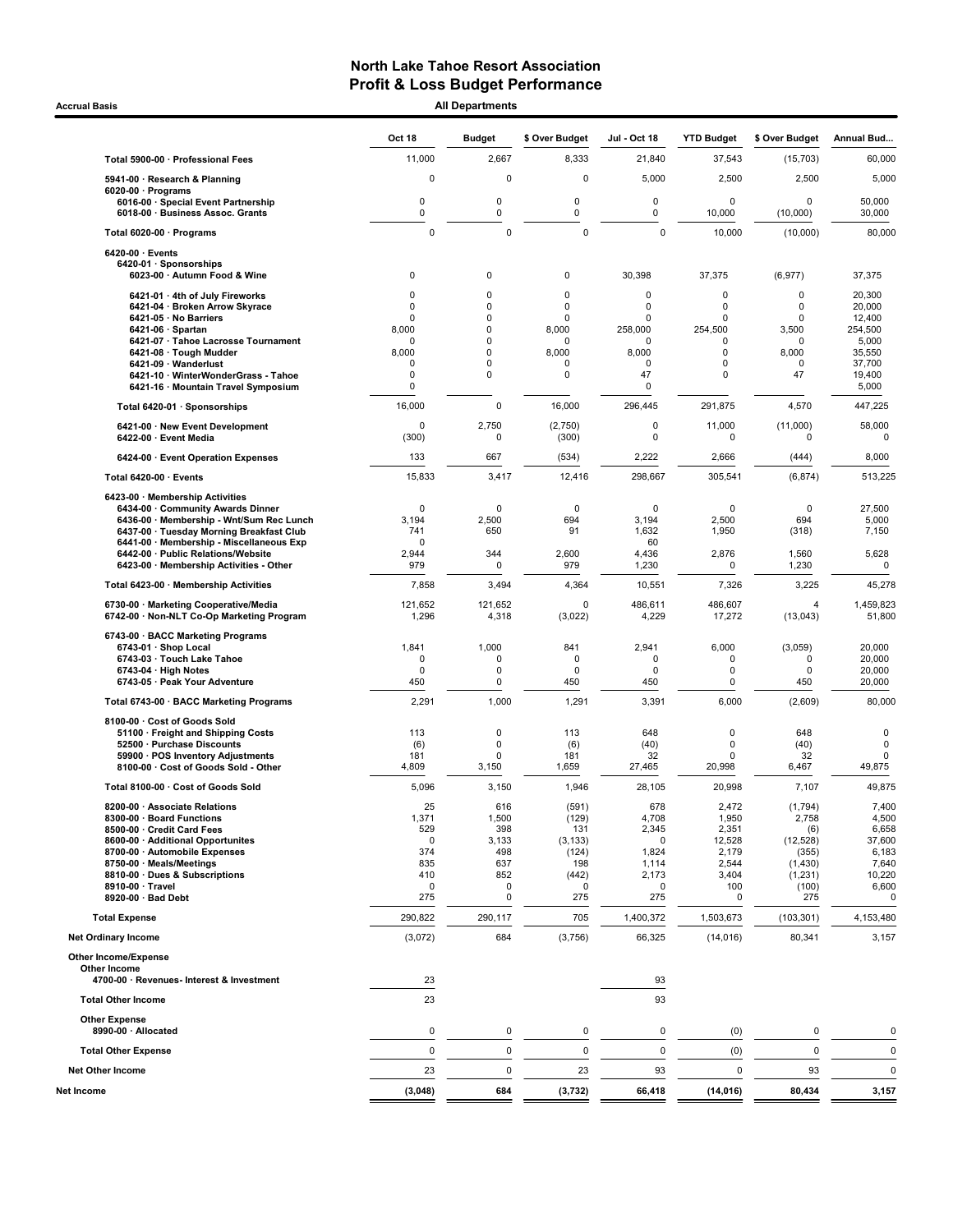| Accrual Basis                                                                                                     |                          | 11 - Marketing   |                            |                  |                   |                      |                      |
|-------------------------------------------------------------------------------------------------------------------|--------------------------|------------------|----------------------------|------------------|-------------------|----------------------|----------------------|
|                                                                                                                   | <b>Oct 18</b>            | <b>Budget</b>    | \$ Over Budget             | Jul - Oct 18     | <b>YTD Budget</b> | \$ Over Budget       | <b>Annual Budget</b> |
| <b>Ordinary Income/Expense</b>                                                                                    |                          |                  |                            |                  |                   |                      |                      |
| Income<br>4050-00 County of Placer TOT Funding                                                                    | 198,017                  | 195,350          | 2,667                      | 1,064,628        | 1,103,984         | (39, 356)            | 2,983,906            |
| <b>Total Income</b>                                                                                               | 198,017                  | 195,350          | 2,667                      | 1.064.628        | 1,103,984         | (39, 356)            | 2,983,906            |
| <b>Gross Profit</b>                                                                                               | 198,017                  | 195,350          | 2,667                      | 1,064,628        | 1,103,984         | (39, 356)            | 2,983,906            |
| <b>Expense</b><br>5000-00 · Salaries & Wages<br>5000-01 · In-Market Administration<br>5020-00 · P/R - Tax Expense | 1,375<br>1,615           | 1,375<br>1,943   | $\mathbf 0$<br>(328)       | 5,500<br>6,626   | 5,500<br>7,664    | 0<br>(1,038)         | 16,500<br>22,712     |
| 5030-00 · P/R - Health Insurance Expense<br>5040-00 · P/R - Workmans Comp                                         | 2,504<br>0               | 4,080<br>195     | (1, 576)<br>(195)          | 18,263<br>547    | 16,320<br>767     | 1,943<br>(220)       | 48,960<br>2,268      |
| 5060-00 $\cdot$ 401 (k)                                                                                           | 1,012                    | 1,111            | (99)                       | 4,310            | 4,378             | (68)                 | 12,978               |
| 5070-00 Other Benefits and Expenses<br>5000-00 · Salaries & Wages - Other                                         | 150<br>27,195            | 167<br>27,764    | (17)<br>(569)              | 272<br>106,676   | 672<br>109,484    | (400)<br>(2,808)     | 2,008<br>324,453     |
| Total 5000-00 · Salaries & Wages                                                                                  | 33,851                   | 36,635           | (2,784)                    | 142,194          | 144,785           | (2,591)              | 429,879              |
| $5100-00 \cdot$ Rent                                                                                              |                          |                  |                            |                  |                   |                      |                      |
| $5110-00 \cdot$ Utilities<br>5140-00 · Repairs & Maintenance                                                      | 142<br>0                 | 135<br>1,167     | $\overline{7}$<br>(1, 167) | 575<br>0         | 540<br>4,668      | 35<br>(4,668)        | 1,620<br>14,033      |
| 5150-00 Office - Cleaning<br>$5100-00 \cdot$ Rent - Other                                                         | 183<br>2,062             | 175<br>1,984     | 8<br>78                    | 783<br>8,544     | 900<br>7,933      | (117)<br>611         | 2,700<br>23,805      |
| Total 5100-00 · Rent                                                                                              | 2,388                    | 3,461            | (1,073)                    | 9,902            | 14,041            | (4, 139)             | 42,158               |
| 5310-00 · Telephone                                                                                               |                          |                  |                            |                  |                   |                      |                      |
| 5320-00 · Telephone                                                                                               | 379                      | 670              | (291)                      | 2,697            | 2,680             | 17                   | 8,040                |
| Total 5310-00 · Telephone                                                                                         | 379                      | 670              | (291)                      | 2,697            | 2,680             | 17                   | 8,040                |
| 5420-00 · Mail - USPS                                                                                             | 0<br>105                 | 150<br>169       | (150)                      | 95<br>379        | 300<br>676        | (205)                | 900                  |
| 5510-00 · Insurance/Bonding<br>$5520-00 \cdot$ Supplies                                                           |                          |                  | (64)                       |                  |                   | (297)                | 2,028                |
| 5525-00 · Supplies- Computer <\$1000<br>5520-00 · Supplies - Other                                                | 53<br>133                | 0<br>417         | 53<br>(284)                | 793<br>458       | 1,800<br>1,664    | (1,007)<br>(1,206)   | 3,600<br>5,000       |
| Total 5520-00 · Supplies                                                                                          | 186                      | 417              | (231)                      | 1,251            | 3,464             | (2, 213)             | 8,600                |
| 5610-00 Depreciation<br>5700-00 · Equipment Support & Maintenance                                                 | 0<br>0                   | 20<br>292        | (20)<br>(292)              | $\mathbf 0$<br>0 | 80<br>1,168       | (80)<br>(1, 168)     | 240<br>3,500         |
| 5740-00 · Equipment Rental/Leasing                                                                                | 277                      | 315              | (38)                       | 1,258            | 1,260             | (2)                  | 3,780                |
| 5800-00 · Training Seminars<br>5900-00 · Professional Fees                                                        | 350                      | 0                | 350                        | 609              | $\mathbf 0$       | 609                  | 4,500                |
| 5910-00 · Professional Fees - Attorneys<br>5921-00 · Professional Fees - Other                                    | 0<br>$\mathbf 0$         | 125<br>417       | (125)<br>(417)             | 0<br>0           | 500<br>1,668      | (500)<br>(1,668)     | 1,500<br>5,000       |
| Total 5900-00 · Professional Fees                                                                                 | 0                        | 542              | (542)                      | $\mathbf 0$      | 2,168             | (2, 168)             | 6,500                |
| 5941-00 · Research & Planning                                                                                     | $\mathbf 0$              | $\mathbf 0$      | 0                          | 5,000            | 2,500             | 2,500                | 5,000                |
| $6020-00 \cdot$ Programs<br>6016-00 · Special Event Partnership                                                   | 0                        | 0                | $\mathsf 0$                | $\pmb{0}$        | 0                 | 0                    | 50,000               |
| 6018-00 · Business Assoc. Grants                                                                                  | 0                        | 0                | 0                          | 0                | 10,000            | (10,000)             | 30,000               |
| Total 6020-00 · Programs                                                                                          | $\mathbf 0$              | $\mathbf 0$      | 0                          | $\mathbf 0$      | 10,000            | (10,000)             | 80,000               |
| 6420-00 · Events<br>6420-01 · Sponsorships<br>6023-00 · Autumn Food & Wine                                        | 0                        | 0                | 0                          | 30,398           | 37,375            | (6, 977)             | 37,375               |
| 6421-01 · 4th of July Fireworks<br>6421-04 · Broken Arrow Skvrace                                                 | $\Omega$<br>0            | $\mathbf 0$<br>0 | $\mathbf 0$<br>$\mathbf 0$ | 0<br>0           | 0<br>0            | $\mathbf 0$<br>0     | 20,300<br>20,000     |
| 6421-05 · No Barriers<br>6421-06 · Spartan                                                                        | $\Omega$<br>8,000        | 0<br>0           | $\mathbf 0$<br>8,000       | 0<br>258,000     | 0<br>254,500      | $\mathbf 0$<br>3,500 | 12,400<br>254,500    |
| 6421-07 · Tahoe Lacrosse Tournament                                                                               | O                        | $\Omega$<br>0    | $\mathbf 0$                | $\Omega$         | ŋ                 | $\Omega$             | 5,000                |
| 6421-08 · Tough Mudder<br>6421-09 · Wanderlust                                                                    | 8,000<br>$\Omega$        | 0                | 8,000<br>$\mathbf 0$       | 8,000<br>0       | 0<br>$\Omega$     | 8,000<br>$\mathbf 0$ | 35,550<br>37,700     |
| 6421-10 · WinterWonderGrass - Tahoe<br>6421-16 · Mountain Travel Symposium                                        | $\Omega$<br>0            | 0                | $\mathbf 0$                | 47<br>0          | $\Omega$          | 47                   | 19,400<br>5,000      |
| Total 6420-01 · Sponsorships                                                                                      | 16,000                   | 0                | 16,000                     | 296,445          | 291,875           | 4,570                | 447,225              |
| 6421-00 · New Event Development<br>6424-00 · Event Operation Expenses                                             | 0<br>133                 | 2,750<br>667     | (2,750)<br>(534)           | 0<br>1,951       | 11,000<br>2,666   | (11,000)<br>(715)    | 58,000<br>8,000      |
| Total 6420-00 · Events                                                                                            | 16,133                   | 3,417            | 12,716                     | 298,396          | 305,541           | (7, 145)             | 513,225              |
| 6730-00 · Marketing Cooperative/Media<br>6742-00 · Non-NLT Co-Op Marketing Program                                | 111,384<br>1,096         | 111,384<br>834   | $\mathbf 0$<br>262         | 445,536<br>3,279 | 445,532<br>3,336  | 4<br>(57)            | 1,336,604<br>10,000  |
| 6743-00 · BACC Marketing Programs<br>6743-01 · Shop Local                                                         | 1,841                    | 1,000            | 841                        | 2,941            | 6,000             | (3,059)              | 20,000               |
| 6743-03 · Touch Lake Tahoe                                                                                        | 0                        | 0                | $\mathsf 0$                | 0                | 0                 | 0                    | 20,000               |
| $6743-04 \cdot$ High Notes<br>6743-05 · Peak Your Adventure                                                       | 0<br>450                 | 0<br>0           | $\mathbf 0$<br>450         | 0<br>450         | 0<br>0            | $\mathbf 0$<br>450   | 20,000<br>20,000     |
| Total 6743-00 · BACC Marketing Programs                                                                           | 2,291                    | 1,000            | 1,291                      | 3,391            | 6,000             | (2,609)              | 80,000               |
| 8200-00 · Associate Relations                                                                                     | 25                       | 134              | (109)                      | 25               | 536               | (511)                | 1,600                |
| 8500-00 · Credit Card Fees<br>8600-00 · Additional Opportunites                                                   | $\pmb{0}$<br>$\mathbf 0$ | 0<br>2,666       | 0<br>(2,666)               | 45<br>0          | 0<br>10,664       | 45<br>(10, 664)      | 32,000               |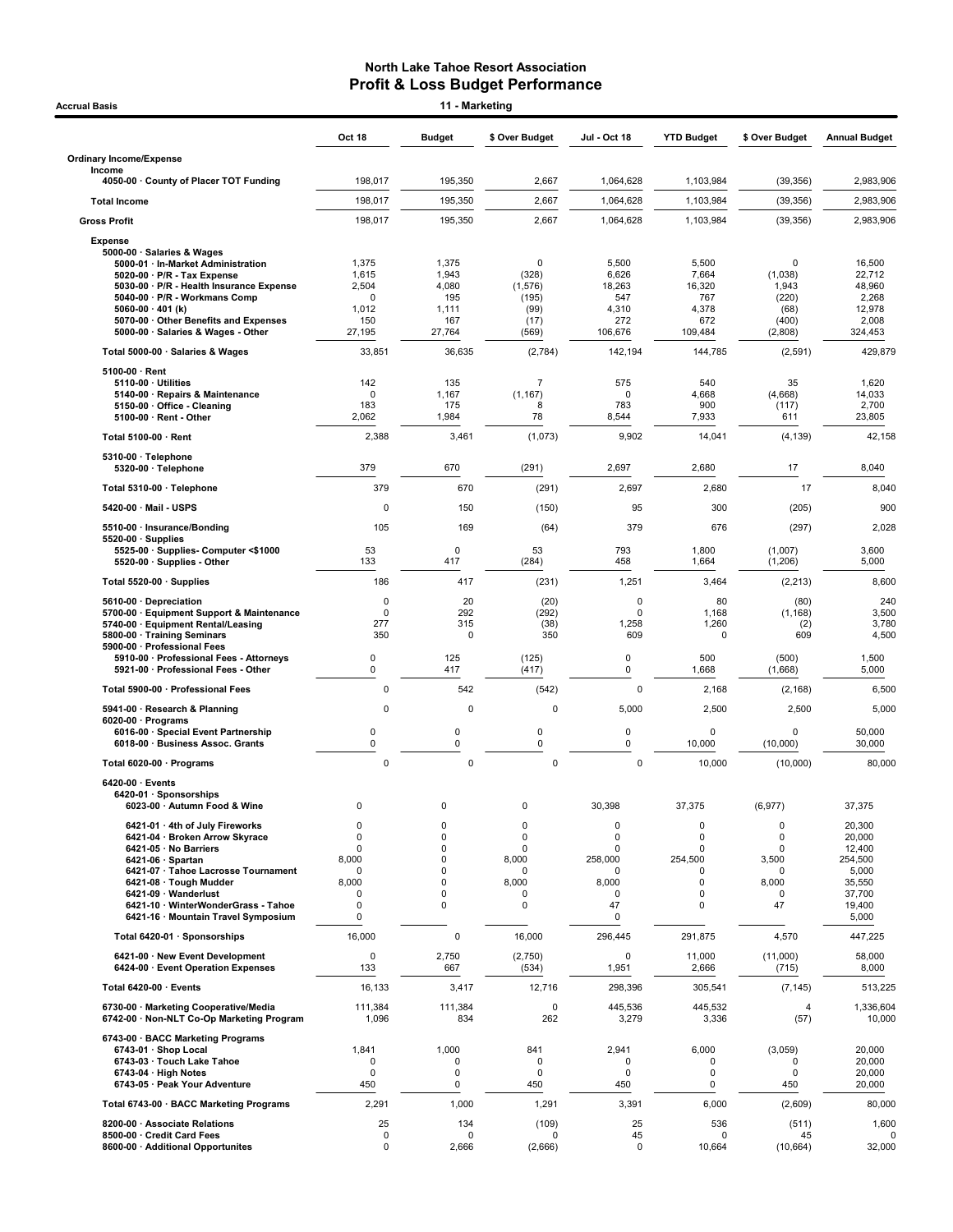Accrual Basis **11 - Marketing** 

|                                                    | Oct 18    | <b>Budget</b> | \$ Over Budget | <b>Jul - Oct 18</b> | <b>YTD Budget</b> | \$ Over Budget | <b>Annual Budget</b> |
|----------------------------------------------------|-----------|---------------|----------------|---------------------|-------------------|----------------|----------------------|
| 8700-00 · Automobile Expenses                      | 45        | 125           | (80)           | 488                 | 500               | (12)           | 1,500                |
| 8750-00 · Meals/Meetings                           | 29        | 300           | (272)          | 42                  | 1,200             | (1, 158)       | 3,600                |
| 8810-00 · Dues & Subscriptions<br>8910-00 · Travel | 30<br>0   | 292<br>0      | (262)<br>C     | 468<br>0            | 1,164<br>0        | (696)          | 3,500<br>5,500       |
|                                                    |           |               |                |                     |                   |                |                      |
| <b>Total Expense</b>                               | 168,568   | 162,823       | 5,745          | 915,055             | 957,595           | (42, 540)      | 2,582,654            |
| <b>Net Ordinary Income</b>                         | 29,449    | 32,527        | (3,079)        | 149,572             | 146,389           | 3,184          | 401,252              |
| <b>Other Income/Expense</b><br>Other Income        |           |               |                |                     |                   |                |                      |
| 4700-00 · Revenues- Interest & Investment          | 23        |               |                | 76                  |                   |                |                      |
| <b>Total Other Income</b>                          | 23        |               |                | 76                  |                   |                |                      |
| <b>Other Expense</b>                               |           |               |                |                     |                   |                |                      |
| 8990-00 · Allocated                                | 33,758    | 32,527        | 1,231          | 124,567             | 146,389           | (21, 822)      | 401,252              |
| <b>Total Other Expense</b>                         | 33,758    | 32,527        | 1,231          | 124,567             | 146,389           | (21, 822)      | 401,252              |
| <b>Net Other Income</b>                            | (33, 735) | (32, 527)     | (1, 207)       | (124, 491)          | (146, 389)        | 21,898         | (401, 252)           |
| Net Income                                         | (4, 286)  | 0             | (4, 286)       | 25,081              | 0                 | 25,081         | 0                    |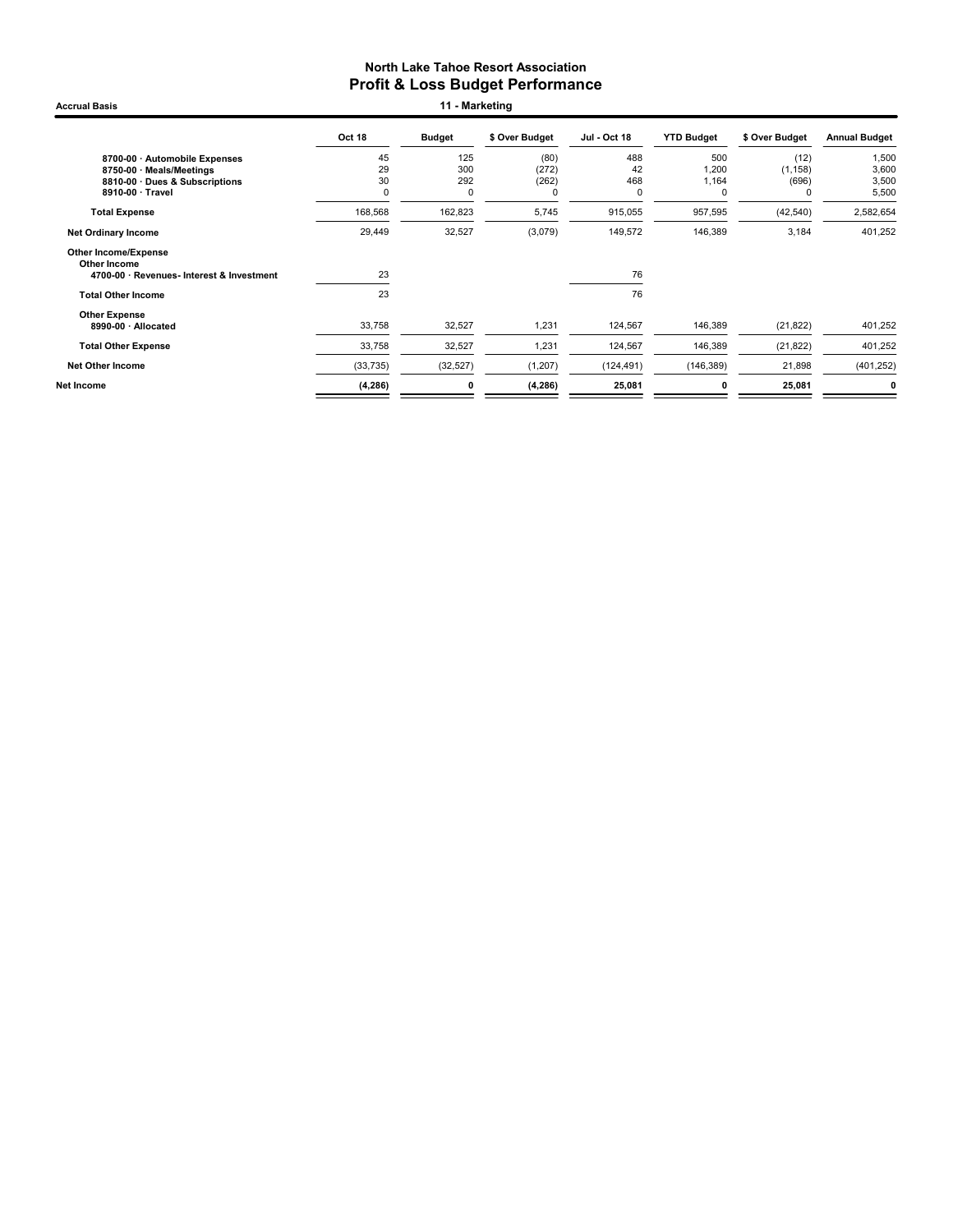| <b>Accrual Basis</b>                                                                       |                    | 30 - Conference |                     |                    |                   |                 |                      |
|--------------------------------------------------------------------------------------------|--------------------|-----------------|---------------------|--------------------|-------------------|-----------------|----------------------|
|                                                                                            | Oct 18             | <b>Budget</b>   | \$ Over Budget      | Jul - Oct 18       | <b>YTD Budget</b> | \$ Over Budget  | <b>Annual Budget</b> |
| <b>Ordinary Income/Expense</b>                                                             |                    |                 |                     |                    |                   |                 |                      |
| Income                                                                                     |                    |                 |                     |                    |                   |                 |                      |
| 4050-00 · County of Placer TOT Funding<br>4205-00 · Conference Dues<br>4600-00 Commissions | 29,236<br>779      | 29,236<br>825   | $\mathbf 0$<br>(46) | 119,169<br>3,667   | 119,158<br>3,300  | 10<br>367       | 352,299<br>9,900     |
| 4601-00 Commissions - South Shore<br>4600-00 · Commissions - Other                         | (353)<br>1,237     | 1,667<br>2,500  | (2,020)<br>(1,263)  | 8,417<br>21,957    | 6,664<br>10,000   | 1,753<br>11,957 | 20,000<br>30,000     |
| Total 4600-00 · Commissions                                                                | 884                | 4,167           | (3, 283)            | 30,374             | 16,664            | 13,710          | 50,000               |
| <b>Total Income</b>                                                                        | 30,899             | 34,228          | (3, 329)            | 153,209            | 139,122           | 14,087          | 412,199              |
| <b>Gross Profit</b>                                                                        | 30,899             | 34,228          | (3, 329)            | 153,209            | 139,122           | 14,087          | 412,199              |
| <b>Expense</b>                                                                             |                    |                 |                     |                    |                   |                 |                      |
| 5000-00 · Salaries & Wages                                                                 |                    |                 |                     |                    |                   |                 |                      |
| 5010-00 · Sales Commissions                                                                | 389                | 633             | (244)               | 9,665              | 2,536             | 7,129           | 7,600                |
| 5020-00 · P/R - Tax Expense                                                                | 1,208              | 1,165           | 43                  | 4,454              | 4,657             | (203)           | 13,977               |
| 5030-00 · P/R - Health Insurance Expense                                                   | 1,219              | 1,633           | (414)               | 6,140              | 6,526             | (386)           | 19,590               |
| 5040-00 · P/R - Workmans Comp<br>5060-00 $\cdot$ 401 (k)                                   | $\mathbf 0$<br>653 | 172<br>555      | (172)<br>98         | 321<br>2,653       | 689<br>2,217      | (368)<br>436    | 2,065<br>6,657       |
| 5070-00 Other Benefits and Expenses                                                        | 42                 | 84              | (42)                | 168                | 332               | (164)           | 1,004                |
| 5000-00 · Salaries & Wages - Other                                                         | 12,758             | 13,236          | (478)               | 48,845             | 52,939            | (4,094)         | 158,827              |
| Total 5000-00 · Salaries & Wages                                                           | 16,270             | 17,478          | (1,208)             | 72,246             | 69,896            | 2,350           | 209,720              |
| 5100-00 · Rent                                                                             |                    |                 |                     |                    |                   |                 |                      |
| 5110-00 · Utilities                                                                        | 66                 | 70              | (4)                 | 278                | 280               | (2)             | 840                  |
| 5140-00 · Repairs & Maintenance                                                            | 0                  | 43              | (43)                | 0                  | 173               | (173)           | 517                  |
| 5150-00 Office - Cleaning                                                                  | 92                 | 102             | (10)                | 392                | 407               | (15)            | 1,223                |
| 5100-00 · Rent - Other                                                                     | 1,025              | 953             | 72                  | 4,100              | 3,809             | 291             | 11,433               |
| Total 5100-00 · Rent                                                                       | 1,183              | 1.168           | 15                  | 4,770              | 4,669             | 101             | 14.013               |
| 5310-00 · Telephone                                                                        | 167                | 206             |                     | 964                | 824               | 140             | 2,472                |
| 5320-00 · Telephone                                                                        |                    |                 | (39)                |                    |                   |                 |                      |
| Total 5310-00 · Telephone                                                                  | 167                | 206             | (39)                | 964                | 824               | 140             | 2,472                |
| 5420-00 Mail - USPS                                                                        | $\Omega$           | 42              | (42)                | 31                 | 164               | (133)           | 500                  |
| 5510-00 · Insurance/Bonding<br>$5520-00 \cdot$ Supplies                                    | 35                 | 115             | (80)                | 125                | 457               | (332)           | 1,377                |
| 5525-00 · Supplies- Computer <\$1000                                                       | 30                 | $\mathbf 0$     | 30                  | 122                | $\Omega$          | 122             | $\mathbf 0$          |
| 5520-00 · Supplies - Other                                                                 | 67                 | 52              | 15                  | 165                | 202               | (37)            | 618                  |
| Total 5520-00 · Supplies                                                                   | 97                 | 52              | 45                  | 287                | 202               | 85              | 618                  |
| 5610-00 Depreciation                                                                       | $\mathbf 0$        | 8               | (8)                 | $\mathbf 0$        | 30                | (30)            | 94                   |
| 5700-00 · Equipment Support & Maintenance                                                  | 0                  | 140             | (140)               | $\mathbf 0$        | 565               | (565)           | 1,685                |
| 5710-00 · Taxes, Licenses & Fees<br>5740-00 · Equipment Rental/Leasing                     | 0<br>122           | 8<br>155        | (8)<br>(33)         | $\mathbf 0$<br>546 | 32<br>616         | (32)<br>(70)    | 96<br>1,856          |
| 6730-00 · Marketing Cooperative/Media                                                      | 10,268             | 10,268          | $\mathbf 0$         | 41,075             | 41,075            | $\mathbf 0$     | 123,219              |
| 8200-00 · Associate Relations                                                              | 0                  | 25              | (25)                | $\mathbf 0$        | 100               | (100)           | 300                  |
| 8810-00 · Dues & Subscriptions                                                             | $\mathbf 0$        | 84              | (84)                | $\mathbf 0$        | 336               | (336)           | 1,000                |
| <b>Total Expense</b>                                                                       | 28,141             | 29,749          | (1,608)             | 120,043            | 118,966           | 1,077           | 356,950              |
| Net Ordinary Income                                                                        | 2,757              | 4,479           | (1, 721)            | 33,166             | 20,156            | 13,010          | 55,249               |
| Other Income/Expense                                                                       |                    |                 |                     |                    |                   |                 |                      |
| <b>Other Expense</b><br>8990-00 · Allocated                                                | 4,648              | 4,479           | 169                 | 17,152             | 20,156            | (3,005)         | 55,249               |
| <b>Total Other Expense</b>                                                                 | 4,648              | 4,479           | 169                 | 17,152             | 20,156            | (3,005)         | 55,249               |
| <b>Net Other Income</b>                                                                    | (4,648)            | (4, 479)        | (169)               | (17, 152)          | (20, 156)         | 3,005           | (55, 249)            |
| Net Income                                                                                 |                    | $\mathbf 0$     |                     | 16,014             | 0                 |                 | $\pmb{0}$            |
|                                                                                            | (1, 891)           |                 | (1, 891)            |                    |                   | 16,014          |                      |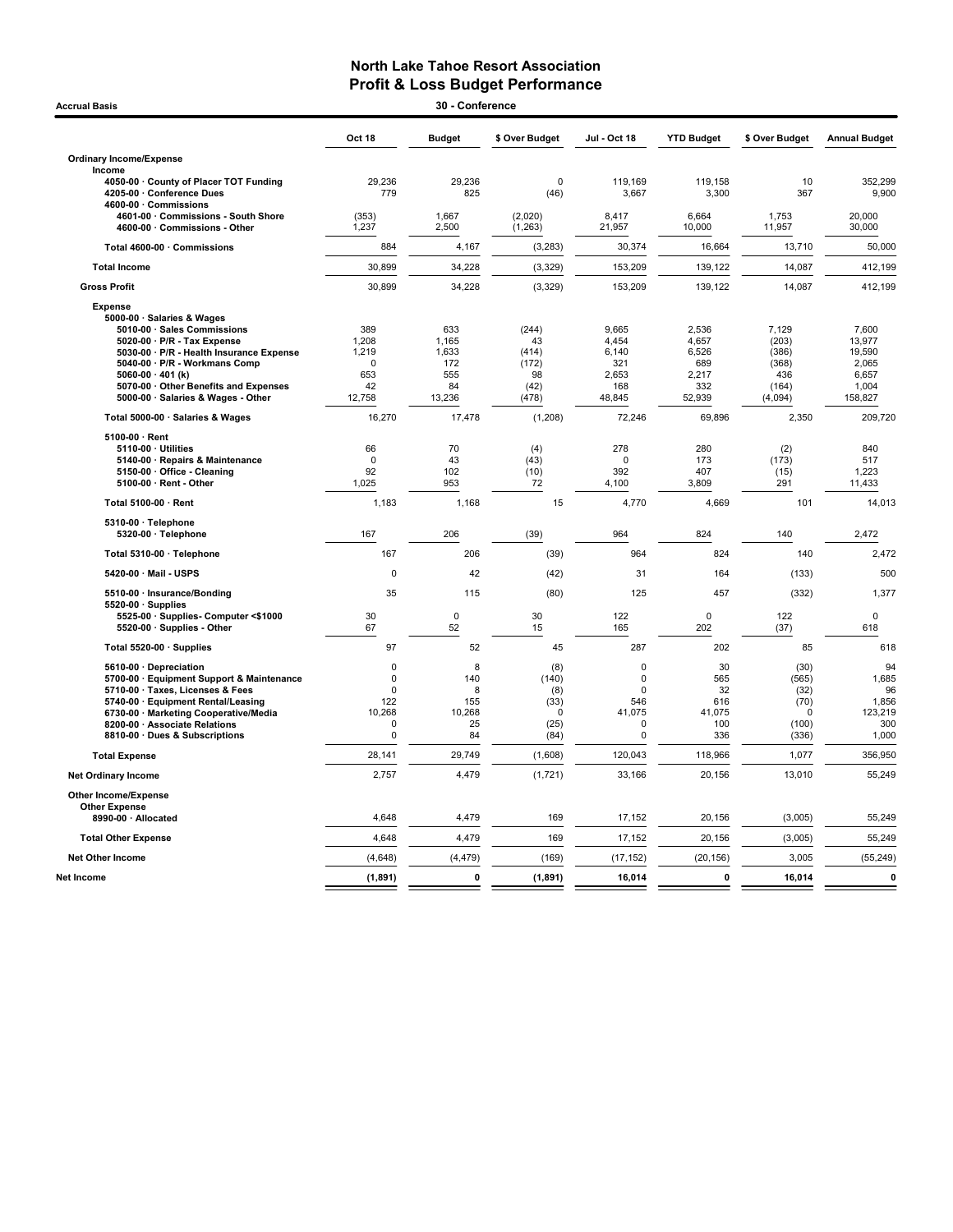Accrual Basis 42 - Visitor Center

|                                                                                                                                                                                                                                                                      | Oct 18                                                              | <b>Budget</b>                                         | \$ Over Budget                                                   | Jul - Oct 18                                                    | <b>YTD Budget</b>                                        | \$ Over Budget                                                        | <b>Annual Budget</b>                                       |
|----------------------------------------------------------------------------------------------------------------------------------------------------------------------------------------------------------------------------------------------------------------------|---------------------------------------------------------------------|-------------------------------------------------------|------------------------------------------------------------------|-----------------------------------------------------------------|----------------------------------------------------------|-----------------------------------------------------------------------|------------------------------------------------------------|
| <b>Ordinary Income/Expense</b>                                                                                                                                                                                                                                       |                                                                     |                                                       |                                                                  |                                                                 |                                                          |                                                                       |                                                            |
| Income<br>4050-00 · County of Placer TOT Funding<br>46000 · Merchandise Sales                                                                                                                                                                                        | 35,280                                                              | 38,614                                                | (3, 334)                                                         | 143,201                                                         | 147,517                                                  | (4, 317)                                                              | 448,844                                                    |
| 4502-00 · Non-Retail VIC income<br>46000 · Merchandise Sales - Other                                                                                                                                                                                                 | 612<br>8,861                                                        | 500<br>6,000                                          | 112<br>2,861                                                     | 2,296<br>51,034                                                 | 5,500<br>40,000                                          | (3,204)<br>11,034                                                     | 9,500<br>95,000                                            |
| Total 46000 · Merchandise Sales                                                                                                                                                                                                                                      | 9,473                                                               | 6,500                                                 | 2,973                                                            | 53,330                                                          | 45,500                                                   | 7,830                                                                 | 104,500                                                    |
| <b>Total Income</b>                                                                                                                                                                                                                                                  | 44,753                                                              | 45,114                                                | (361)                                                            | 196,531                                                         | 193,017                                                  | 3,513                                                                 | 553,344                                                    |
| <b>Gross Profit</b>                                                                                                                                                                                                                                                  | 44,753                                                              | 45,114                                                | (361)                                                            | 196,531                                                         | 193,017                                                  | 3,513                                                                 | 553,344                                                    |
| Expense<br>5000-00 · Salaries & Wages<br>5020-00 · P/R - Tax Expense<br>5030-00 · P/R - Health Insurance Expense<br>5040-00 · P/R - Workmans Comp<br>5060-00 $\cdot$ 401 (k)<br>5070-00 · Other Benefits and Expenses<br>5000-00 · Salaries & Wages - Other          | 935<br>1,014<br>$\Omega$<br>517<br>294<br>12,906                    | 1,208<br>1,806<br>403<br>537<br>102<br>13,425         | (273)<br>(792)<br>(403)<br>(20)<br>192<br>(519)                  | 5,766<br>5,459<br>1.312<br>2,374<br>424<br>61,455               | 7,183<br>7,224<br>1.894<br>2,528<br>409<br>63,203        | (1, 417)<br>(1,765)<br>(582)<br>(154)<br>15<br>(1,748)                | 17,550<br>21,672<br>5.193<br>6,924<br>1,225<br>173,103     |
| Total 5000-00 · Salaries & Wages                                                                                                                                                                                                                                     | 15,666                                                              | 17,481                                                | (1, 815)                                                         | 76,790                                                          | 82,441                                                   | (5,651)                                                               | 225,667                                                    |
| 5100-00 · Rent<br>5110-00 · Utilities<br>5140-00 · Repairs & Maintenance<br>5150-00 · Office - Cleaning<br>5100-00 · Rent - Other                                                                                                                                    | 622<br>$\mathbf 0$<br>46<br>6,663                                   | 650<br>2,292<br>237<br>7,025                          | (28)<br>(2, 292)<br>(191)<br>(363)                               | 2,329<br>45<br>196<br>26,650                                    | 2,200<br>9,164<br>951<br>28,097                          | 129<br>(9, 119)<br>(755)<br>(1, 447)                                  | 7,650<br>27,500<br>2,847<br>84,297                         |
| Total 5100-00 · Rent                                                                                                                                                                                                                                                 | 7,331                                                               | 10,204                                                | (2, 873)                                                         | 29,220                                                          | 40,412                                                   | (11, 192)                                                             | 122,294                                                    |
| 5310-00 · Telephone<br>5320-00 · Telephone<br>5310-00 · Telephone - Other                                                                                                                                                                                            | 432<br>$\mathsf 0$                                                  | $\pmb{0}$<br>461                                      | 432<br>(461)                                                     | 3,304<br>$\Omega$                                               | $\mathbf 0$<br>1,847                                     | 3,304<br>(1, 847)                                                     | $\mathbf 0$<br>5,535                                       |
| Total 5310-00 · Telephone                                                                                                                                                                                                                                            | 432                                                                 | 461                                                   | (29)                                                             | 3,304                                                           | 1,847                                                    | 1,457                                                                 | 5,535                                                      |
| 5420-00 · Mail - USPS<br>5480-00 · Mail - Fed Ex<br>5420-00 · Mail - USPS - Other                                                                                                                                                                                    | 0<br>$\mathsf 0$                                                    | $\mathsf 0$<br>145                                    | $\mathbf 0$<br>(145)                                             | 54<br>166                                                       | $\mathbf 0$<br>584                                       | 54<br>(418)                                                           | $\Omega$<br>1,744                                          |
| Total 5420-00 · Mail - USPS                                                                                                                                                                                                                                          | 0                                                                   | 145                                                   | (145)                                                            | 220                                                             | 584                                                      | (364)                                                                 | 1,744                                                      |
| 5510-00 · Insurance/Bonding                                                                                                                                                                                                                                          | 184                                                                 | 146                                                   | 38                                                               | 665                                                             | 585                                                      | 80                                                                    | 1,753                                                      |
| $5520-00 \cdot$ Supplies<br>5525-00 · Supplies- Computer <\$1000<br>5520-00 · Supplies - Other                                                                                                                                                                       | $\overline{1}$<br>256                                               | 125<br>473                                            | (124)<br>(217)                                                   | 251<br>2,090                                                    | 500<br>2,591                                             | (249)<br>(501)                                                        | 1,500<br>7,375                                             |
| Total 5520-00 · Supplies                                                                                                                                                                                                                                             | 257                                                                 | 598                                                   | (341)                                                            | 2,341                                                           | 3,091                                                    | (750)                                                                 | 8,875                                                      |
| 5610-00 · Depreciation<br>5700-00 · Equipment Support & Maintenance<br>5710-00 · Taxes, Licenses & Fees<br>5740-00 · Equipment Rental/Leasing<br>5800-00 · Training Seminars<br>5850-00 · Artist of Month - Commissions<br>6742-00 · Non-NLT Co-Op Marketing Program | 118<br>$\Omega$<br>$\Omega$<br>245<br>$^{\circ}$<br>$\Omega$<br>200 | 87<br>300<br>$\Omega$<br>429<br>1,500<br>458<br>3,484 | 31<br>(300)<br>$\Omega$<br>(184)<br>(1,500)<br>(458)<br>(3, 284) | 472<br>$\pmb{0}$<br>$\Omega$<br>1,167<br>$\Omega$<br>499<br>950 | 353<br>1,200<br>155<br>1,718<br>2,150<br>1,836<br>13,936 | 119<br>(1, 200)<br>(155)<br>(551)<br>(2, 150)<br>(1, 337)<br>(12,986) | 1,049<br>3,600<br>155<br>5,150<br>5,000<br>5,500<br>41,800 |
| 8100-00 · Cost of Goods Sold<br>51100 · Freight and Shipping Costs<br>52500 · Purchase Discounts<br>59900 · POS Inventory Adjustments<br>8100-00 · Cost of Goods Sold - Other                                                                                        | 113<br>(6)<br>181<br>4,809                                          | $\mathbf 0$<br>0<br>$\Omega$<br>3,150                 | 113<br>(6)<br>181<br>1,659                                       | 648<br>(40)<br>32<br>26,707                                     | $\mathbf 0$<br>0<br>$\Omega$<br>20,998                   | 648<br>(40)<br>32<br>5,709                                            | $\mathbf 0$<br>0<br>$\Omega$<br>49,875                     |
| Total 8100-00 · Cost of Goods Sold                                                                                                                                                                                                                                   | 5,096                                                               | 3,150                                                 | 1,946                                                            | 27,347                                                          | 20,998                                                   | 6,349                                                                 | 49,875                                                     |
| 8200-00 · Associate Relations<br>8500-00 · Credit Card Fees<br>8700-00 · Automobile Expenses<br>8750-00 · Meals/Meetings<br>8810-00 Dues & Subscriptions<br>8910-00 · Travel                                                                                         | $\Omega$<br>348<br>70<br>62<br>$\mathsf 0$<br>$\mathbf 0$           | 58<br>228<br>45<br>67<br>166<br>$\mathbf 0$           | (58)<br>120<br>25<br>(5)<br>(166)<br>$^{\circ}$                  | $\Omega$<br>1,430<br>280<br>73<br>$\pmb{0}$<br>$\mathbf 0$      | 236<br>1,591<br>370<br>264<br>664<br>100                 | (236)<br>(161)<br>(90)<br>(191)<br>(664)<br>(100)                     | 700<br>3,658<br>750<br>800<br>2,000<br>1,100               |
| <b>Total Expense</b>                                                                                                                                                                                                                                                 | 30,008                                                              | 39,007                                                | (8,999)                                                          | 144,757                                                         | 174,531                                                  | (29, 774)                                                             | 487,005                                                    |
| <b>Net Ordinary Income</b>                                                                                                                                                                                                                                           | 14,745                                                              | 6,107                                                 | 8,638                                                            | 51,774                                                          | 18,486                                                   | 33,288                                                                | 66,339                                                     |
| <b>Other Income/Expense</b><br><b>Other Expense</b>                                                                                                                                                                                                                  |                                                                     |                                                       |                                                                  |                                                                 |                                                          |                                                                       |                                                            |
| 8990-00 · Allocated                                                                                                                                                                                                                                                  | 6,338                                                               | 6,107                                                 | 231                                                              | 23,389                                                          | 27,486                                                   | (4.097)                                                               | 75,339                                                     |
| <b>Total Other Expense</b>                                                                                                                                                                                                                                           | 6,338                                                               | 6,107                                                 | 231                                                              | 23,389                                                          | 27,486                                                   | (4.097)                                                               | 75,339                                                     |
| <b>Net Other Income</b><br>Net Income                                                                                                                                                                                                                                | (6, 338)<br>8,406                                                   | (6, 107)<br>$\Omega$                                  | (231)<br>8,406                                                   | (23, 389)<br>28,385                                             | (27, 486)<br>(9,000)                                     | 4,097<br>37,385                                                       | (75, 339)<br>(9,000)                                       |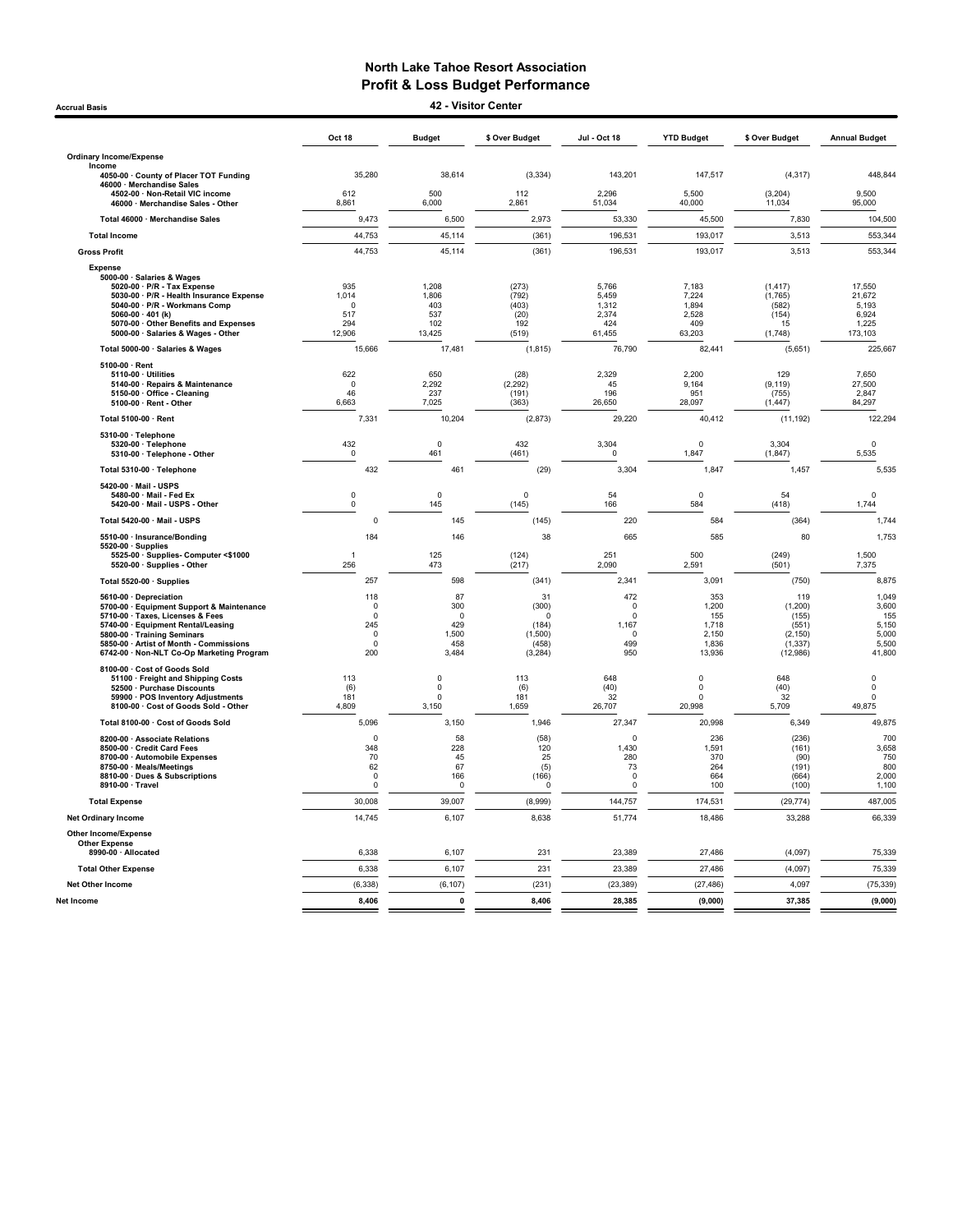|                                                                                                                                                                                                                                                                  | <b>Oct 18</b>                                     | <b>Budget</b>                         | \$ Over Bu                                | <b>Jul - Oct 18</b>                      | <b>YTD Budget</b>                          | \$ Over Bu                                     | <b>Annual Bu</b>                            |
|------------------------------------------------------------------------------------------------------------------------------------------------------------------------------------------------------------------------------------------------------------------|---------------------------------------------------|---------------------------------------|-------------------------------------------|------------------------------------------|--------------------------------------------|------------------------------------------------|---------------------------------------------|
| <b>Ordinary Income/Expense</b><br>Income                                                                                                                                                                                                                         |                                                   |                                       |                                           |                                          |                                            |                                                |                                             |
| 4050-00 · County of Placer TOT Funding                                                                                                                                                                                                                           | 721                                               | 721                                   | (0)                                       | 2,878                                    | 2,928                                      | (49)                                           | 8,677                                       |
| <b>Total Income</b>                                                                                                                                                                                                                                              | 721                                               | 721                                   | (0)                                       | 2,878                                    | 2,928                                      | (49)                                           | 8,677                                       |
| <b>Gross Profit</b>                                                                                                                                                                                                                                              | 721                                               | 721                                   | (0)                                       | 2,878                                    | 2,928                                      | (49)                                           | 8,677                                       |
| <b>Expense</b><br>5000-00 · Salaries & Wages<br>5020-00 · P/R - Tax Expense<br>5030-00 · P/R - Health Insurance Expense<br>5040-00 · P/R - Workmans Comp<br>5060-00 $\cdot$ 401 (k)<br>5070-00 Other Benefits and Expenses<br>5000-00 · Salaries & Wages - Other | (54)<br>6<br>$\mathbf 0$<br>63<br>$\Omega$<br>801 | 33<br>4<br>4<br>23<br>$\Omega$<br>567 | (88)<br>2<br>(4)<br>41<br>$\Omega$<br>235 | (152)<br>28<br>41<br>129<br>1<br>2,958   | 134<br>14<br>16<br>91<br>$\Omega$<br>2,266 | (285)<br>14<br>25<br>39<br>$\mathbf{1}$<br>692 | 401<br>42<br>48<br>272<br>$\Omega$<br>6,798 |
| Total 5000-00 · Salaries & Wages                                                                                                                                                                                                                                 | 817                                               | 630                                   | 186                                       | 3,005                                    | 2,520                                      | 485                                            | 7,561                                       |
| $5100-00 \cdot$ Rent<br>5110-00 · Utilities<br>5150-00 · Office - Cleaning<br>5100-00 · Rent - Other                                                                                                                                                             | 7<br>6<br>72                                      | 0                                     | 72                                        | 24<br>27<br>287                          | 0                                          | 287                                            | 0                                           |
| Total 5100-00 · Rent                                                                                                                                                                                                                                             | 85                                                | $\mathbf 0$                           | 85                                        | 338                                      | $\mathbf 0$                                | 338                                            | $\mathbf 0$                                 |
| 5310-00 · Telephone<br>5320-00 · Telephone                                                                                                                                                                                                                       | 22                                                |                                       |                                           | 182                                      |                                            |                                                |                                             |
| Total 5310-00 · Telephone                                                                                                                                                                                                                                        | 22                                                | 0                                     | 22                                        | 182                                      | $\mathbf 0$                                | 182                                            | 0                                           |
| 5420-00 · Mail - USPS                                                                                                                                                                                                                                            | $\mathbf 0$                                       | 0                                     | $\mathbf 0$                               | 9                                        | $\mathbf 0$                                | 9                                              | $\mathbf 0$                                 |
| 5510-00 · Insurance/Bonding<br>$5520-00 \cdot$ Supplies                                                                                                                                                                                                          | 10                                                | $\mathbf 0$                           | 10                                        | 38                                       | $\mathbf 0$                                | 38                                             | $\mathbf 0$                                 |
| 5525-00 · Supplies- Computer <\$1000<br>5520-00 · Supplies - Other                                                                                                                                                                                               | 12<br>5                                           | $\pmb{0}$                             | 5                                         | 47<br>12                                 | 0                                          | 12                                             | 0                                           |
| Total 5520-00 $\cdot$ Supplies                                                                                                                                                                                                                                   | 16                                                | 0                                     | 16                                        | 59                                       | $\mathbf 0$                                | 59                                             | $\mathbf 0$                                 |
| 5740-00 · Equipment Rental/Leasing<br>8700-00 · Automobile Expenses<br>8750-00 · Meals/Meetings<br>8810-00 · Dues & Subscriptions                                                                                                                                | 33<br>6<br>1<br>(46)                              | 0<br>0<br>0                           | 33<br>6<br>1                              | 150<br>14<br>$\mathbf{1}$<br>$\mathbf 0$ | 0<br>$\mathbf 0$<br>$\mathbf 0$            | 150<br>14<br>$\overline{1}$                    | $\mathbf 0$<br>$\mathbf 0$<br>$\mathbf 0$   |
| <b>Total Expense</b>                                                                                                                                                                                                                                             | 944                                               | 630                                   | 314                                       | 3,796                                    | 2,520                                      | 1,276                                          | 7,561                                       |
| <b>Net Ordinary Income</b>                                                                                                                                                                                                                                       | (224)                                             | 90                                    | (314)                                     | (918)                                    | 407                                        | (1, 325)                                       | 1,116                                       |
| <b>Other Income/Expense</b><br><b>Other Expense</b>                                                                                                                                                                                                              |                                                   |                                       |                                           |                                          |                                            |                                                |                                             |
| 8990-00 · Allocated                                                                                                                                                                                                                                              | 94                                                | 90                                    | 3                                         | 346                                      | 407                                        | (61)                                           | 1,116                                       |
| <b>Total Other Expense</b>                                                                                                                                                                                                                                       | 94                                                | 90                                    | 3                                         | 346                                      | 407                                        | (61)                                           | 1,116                                       |
| <b>Net Other Income</b>                                                                                                                                                                                                                                          | (94)                                              | (90)                                  | (3)                                       | (346)                                    | (407)                                      | 61                                             | (1, 116)                                    |
| Net Income                                                                                                                                                                                                                                                       | (318)                                             | $\mathbf{0}$                          | (318)                                     | (1, 264)                                 | 0                                          | (1, 264)                                       | $\pmb{0}$                                   |

**Accrual Basis**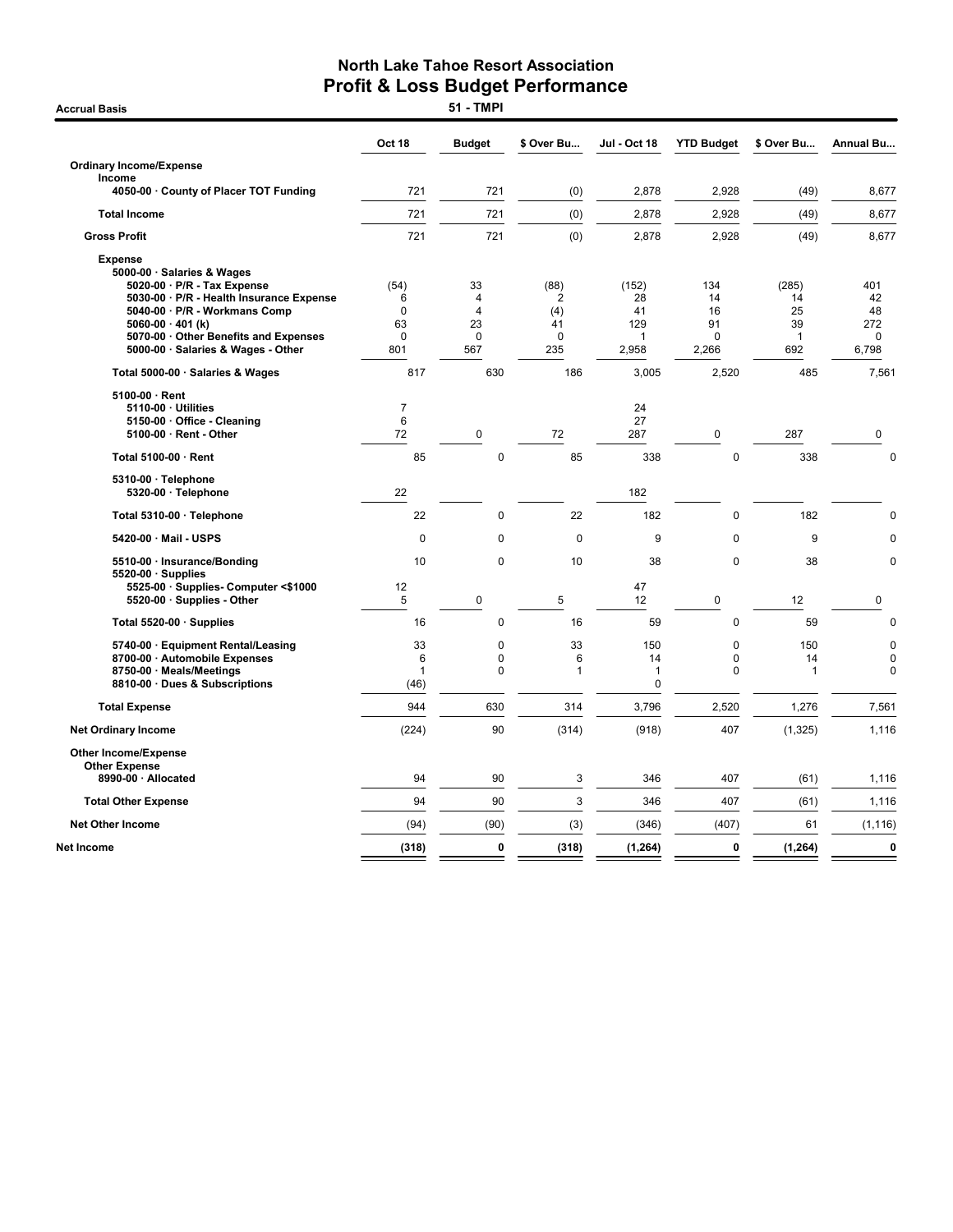| <b>Accrual Basis</b>                                                                                                  |                      | 60 - Membership    |                      |                |                    |                     |                      |
|-----------------------------------------------------------------------------------------------------------------------|----------------------|--------------------|----------------------|----------------|--------------------|---------------------|----------------------|
|                                                                                                                       | Oct 18               | <b>Budget</b>      | \$ Over Budget       | Jul - Oct 18   | <b>YTD Budget</b>  | \$ Over Budget      | <b>Annual Budget</b> |
| <b>Ordinary Income/Expense</b>                                                                                        |                      |                    |                      |                |                    |                     |                      |
| Income<br>4200-00 · Membership Dues<br>4250-00 · Revenues-Membership Activities<br>4250-01 · Community Awards         | 10,859               | 10,600             | 259                  | 44,044         | 42,400             | 1,644               | 128,000              |
| 4250-04 · Silent Auction                                                                                              | 0                    | 0                  | 0                    | 0              | 0                  | $\mathbf 0$         | 19,000               |
| 4250-05 · Sponsorships<br>4250-01 Community Awards - Other                                                            | 0<br>0               | 0<br>0             | 0<br>0               | 0<br>0         | 0<br>0             | $\mathbf 0$<br>0    | 13,000<br>18,000     |
| Total 4250-01 · Community Awards                                                                                      | $\pmb{0}$            | 0                  | $\pmb{0}$            | 0              | 0                  | $\mathsf 0$         | 50,000               |
| 4250-02 · Chamber Events                                                                                              | $\Omega$             | 208                | (208)                | 63             | 836                | (773)               | 2,500                |
| 4250-03 · Summer/Winter Rec Luncheon<br>4251-00 · Tues AM Breakfast Club<br>4251-01 · Tues AM Breakfast Club Sponsors | 2,622<br>$\mathbf 0$ | 4,000<br>0         | (1, 378)<br>$\Omega$ | 2,622<br>0     | 4,000<br>1,050     | (1, 378)<br>(1,050) | 8,000<br>3,050       |
| 4251-00 · Tues AM Breakfast Club - Other                                                                              | 494                  | 580                | (86)                 | 1,656          | 2,320              | (664)               | 6,960                |
| Total 4251-00 · Tues AM Breakfast Club                                                                                | 494                  | 580                | (86)                 | 1,656          | 3,370              | (1,714)             | 10,010               |
| 4250-00 · Revenues-Membership Activities - Other                                                                      | (620)                | 0                  | (620)                | 1,060          | 0                  | 1,060               | 0                    |
| Total 4250-00 · Revenues-Membership Activities                                                                        | 2,496                | 4,788              | (2, 292)             | 5,401          | 8,206              | (2,805)             | 70,510               |
| 4253-00 · Revenue- Other                                                                                              | 6                    |                    |                      | 6              |                    |                     |                      |
| <b>Total Income</b>                                                                                                   | 13,361               | 15,388             | (2,027)              | 49,452         | 50,606             | (1, 154)            | 198,510              |
| <b>Gross Profit</b>                                                                                                   | 13,361               | 15,388             | (2,027)              | 49,452         | 50,606             | (1, 154)            | 198,510              |
|                                                                                                                       |                      |                    |                      |                |                    |                     |                      |
| <b>Expense</b><br>5000-00 · Salaries & Wages<br>5000-01 · In-Market Administration                                    | (1, 375)             | (1, 375)           | 0                    | (5,500)        | (5,500)            | 0                   | (16, 500)            |
| $5020-00 \cdot P/R$ - Tax Expense<br>5030-00 · P/R - Health Insurance Expense                                         | 446<br>474           | 547<br>888         | (101)<br>(414)       | 1,616<br>3,919 | 2,190<br>3,552     | (574)<br>367        | 6,566<br>10,656      |
| 5040-00 · P/R - Workmans Comp                                                                                         | $\Omega$             | $\overline{7}$     | (7)                  | 187            | 31                 | 156                 | 87                   |
| 5060-00 $\cdot$ 401 (k)<br>5070-00 Other Benefits and Expenses                                                        | 269<br>8             | 262<br>66          | 7<br>(58)            | 908<br>23      | 1,049<br>264       | (141)<br>(241)      | 3,145<br>792         |
| 5000-00 · Salaries & Wages - Other                                                                                    | 6,397                | 6,553              | (156)                | 24,407         | 26,212             | (1,805)             | 78,636               |
| Total 5000-00 · Salaries & Wages                                                                                      | 6,218                | 6,948              | (730)                | 25,561         | 27,798             | (2, 237)            | 83,382               |
| $5100-00 \cdot$ Rent                                                                                                  |                      |                    |                      |                |                    |                     |                      |
| $5110-00 \cdot$ Utilities<br>5140-00 · Repairs & Maintenance                                                          | 26<br>0              | 50<br>25           | (24)<br>(25)         | 92<br>0        | 205<br>100         | (113)<br>(100)      | 605<br>300           |
| 5150-00 Office - Cleaning                                                                                             | 25                   | 78                 | (53)                 | 108            | 430                | (322)               | 1,177                |
| $5100-00 \cdot$ Rent - Other                                                                                          | 294                  | 819                | (525)                | 1,472          | 3,274              | (1,802)             | 9,826                |
| Total 5100-00 · Rent                                                                                                  | 345                  | 972                | (627)                | 1,672          | 4,009              | (2, 337)            | 11,908               |
| $5310-00 \cdot$ Telephone                                                                                             |                      |                    |                      |                |                    |                     |                      |
| 5320-00 · Telephone                                                                                                   | 110                  | 253                | (143)                | 787            | 1,012              | (225)               | 3,036                |
| Total 5310-00 · Telephone                                                                                             | 110                  | 253                | (143)                | 787            | 1,012              | (225)               | 3,036                |
| 5420-00 · Mail - USPS                                                                                                 | $\pmb{0}$            | 50                 | (50)                 | 36             | 200                | (164)               | 1,000                |
| 5510-00 · Insurance/Bonding<br>$5520-00 \cdot$ Supplies                                                               | 39                   | 55                 | (16)                 | 142            | 335                | (193)               | 775                  |
| 5525-00 · Supplies- Computer <\$1000<br>5520-00 · Supplies - Other                                                    | 64<br>16             | 0<br>83            | 64<br>(67)           | 374<br>90      | $\mathbf 0$<br>336 | 374<br>(246)        | 500<br>1,000         |
| Total 5520-00 · Supplies                                                                                              | 80                   | 83                 | (3)                  | 464            | 336                | 128                 | 1,500                |
| 5610-00 Depreciation                                                                                                  | $\pmb{0}$            | 8                  | (8)                  | 0              | 32                 | (32)                | 96                   |
| 5700-00 · Equipment Support & Maintenance                                                                             | 0                    | 56                 | (56)                 | 0              | 224                | (224)               | 672                  |
| 5710-00 · Taxes, Licenses & Fees<br>5740-00 · Equipment Rental/Leasing                                                | 0<br>166             | $\mathbf 0$<br>250 | 0<br>(84)            | 0<br>740       | 50<br>990          | (50)<br>(250)       | 200<br>2,990         |
| 5800-00 · Training Seminars<br>5900-00 · Professional Fees                                                            | 695                  | $\mathbf 0$        | 695                  | 875            | 1,700              | (825)               | 1,950                |
| 5921-00 · Professional Fees - Other                                                                                   | 0                    | 0                  | 0                    | $\pmb{0}$      | 375                | (375)               | 1,500                |
| Total 5900-00 · Professional Fees                                                                                     | $\mathbf 0$          | $\mathbf 0$        | $\mathbf 0$          | $\mathbf 0$    | 375                | (375)               | 1,500                |
| $6420-00 \cdot$ Events<br>6422-00 · Event Media                                                                       | (300)                |                    |                      | (300)          |                    |                     |                      |
| 6424-00 · Event Operation Expenses                                                                                    | $\pmb{0}$            |                    |                      | 271            |                    |                     |                      |
| Total 6420-00 · Events                                                                                                | (300)                |                    |                      | (29)           |                    |                     |                      |
|                                                                                                                       |                      |                    |                      |                |                    |                     |                      |
| 6423-00 · Membership Activities<br>6434-00 Community Awards Dinner                                                    | $\Omega$             | 0                  | 0                    | 0              | $\mathbf 0$        | 0                   | 27,500               |
| 6436-00 · Membership - Wnt/Sum Rec Lunch<br>6437-00 · Tuesday Morning Breakfast Club                                  | 3,194<br>741         | 2,500<br>650       | 694<br>91            | 3,194<br>1,632 | 2,500<br>1,950     | 694<br>(318)        | 5,000<br>7,150       |
| 6441-00 · Membership - Miscellaneous Exp                                                                              | $\Omega$             |                    |                      | 60             |                    |                     |                      |
| 6442-00 · Public Relations/Website<br>6423-00 · Membership Activities - Other                                         | 2,944<br>979         | 344<br>0           | 2,600<br>979         | 4,436<br>1,230 | 2,876<br>0         | 1,560<br>1,230      | 5,628<br>0           |
|                                                                                                                       |                      |                    |                      |                |                    |                     |                      |
| Total 6423-00 · Membership Activities                                                                                 | 7,858                | 3,494              | 4,364                | 10,551         | 7,326              | 3,225               | 45,278               |
| 8100-00 · Cost of Goods Sold                                                                                          | 0                    |                    |                      | 758            |                    |                     |                      |
| 8200-00 · Associate Relations<br>8500-00 · Credit Card Fees                                                           | 0<br>181             | 66<br>170          | (66)<br>11           | 0<br>826       | 264<br>760         | (264)<br>66         | 800<br>3,000         |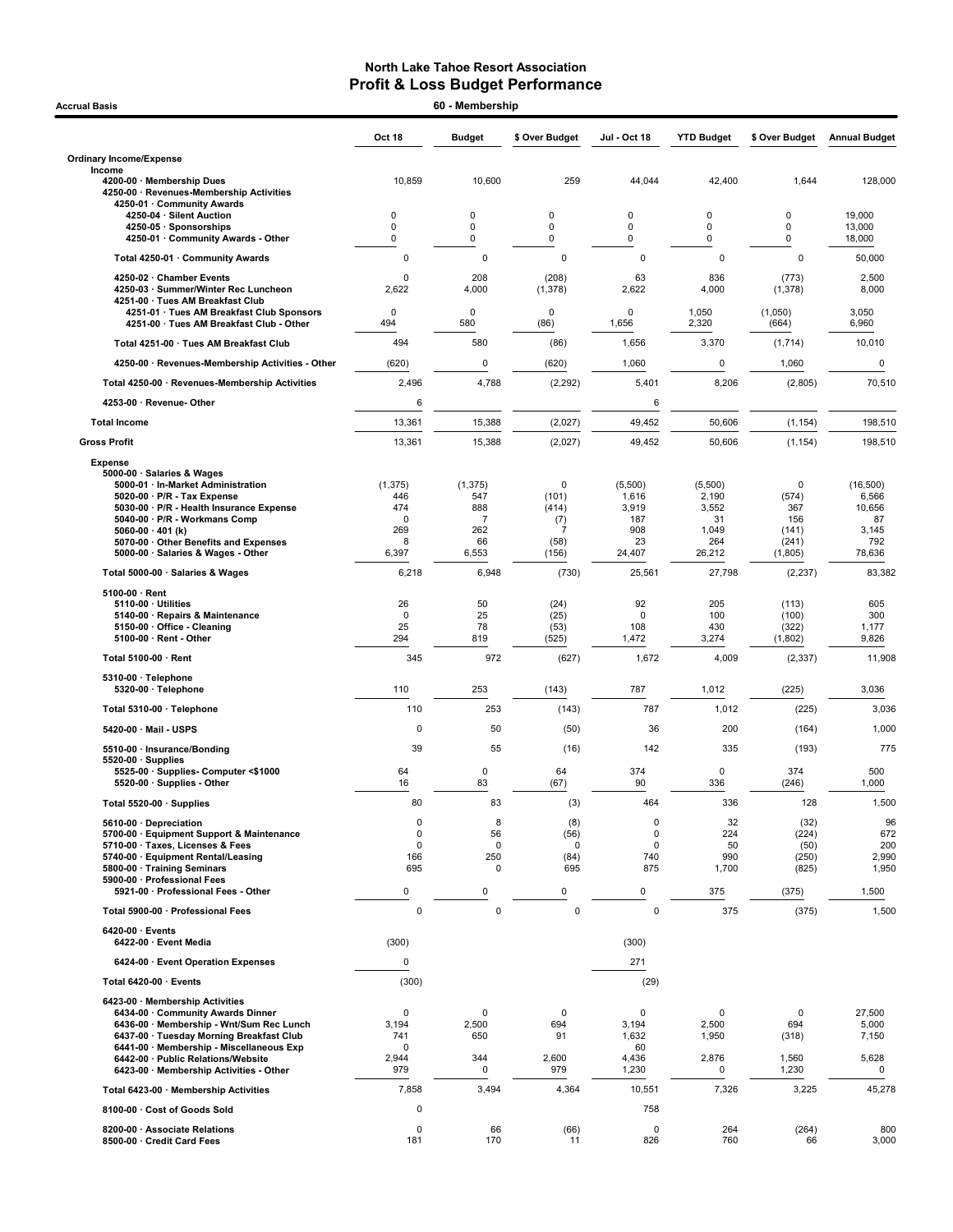Accrual Basis **60 - Membership** 

|                                                     | Oct 18   | <b>Budget</b> | \$ Over Budget | Jul - Oct 18 | <b>YTD Budget</b> | \$ Over Budget | <b>Annual Budget</b> |
|-----------------------------------------------------|----------|---------------|----------------|--------------|-------------------|----------------|----------------------|
| 8700-00 · Automobile Expenses                       | 67       | 78            | (11)           | 145          | 309               | (164)          | 933                  |
| 8750-00 · Meals/Meetings                            | 82       | 150           | (68)           | 195          | 600               | (405)          | 1,800                |
| 8810-00 · Dues & Subscriptions                      | 391      | 35            | 356            | 530          | 140               | 390            | 420                  |
| 8920-00 · Bad Debt                                  | 275      | 0             | 275            | 275          | $\mathbf 0$       | 275            | $\mathbf 0$          |
| <b>Total Expense</b>                                | 16,209   | 12,668        | 3,541          | 43,527       | 46,460            | (2,933)        | 161,240              |
| <b>Net Ordinary Income</b>                          | (2, 847) | 2,720         | (5, 567)       | 5,925        | 4,146             | 1,779          | 37,270               |
| <b>Other Income/Expense</b><br><b>Other Expense</b> |          |               |                |              |                   |                |                      |
| 8990-00 · Allocated                                 | 2,113    | 2,036         | 77             | 7,796        | 9,162             | (1,366)        | 25,113               |
| <b>Total Other Expense</b>                          | 2,113    | 2,036         | 77             | 7,796        | 9,162             | (1,366)        | 25,113               |
| <b>Net Other Income</b>                             | (2, 113) | (2,036)       | (77)           | (7,796)      | (9, 162)          | 1,366          | (25, 113)            |
| Net Income                                          | (4,960)  | 684           | (5,644)        | (1, 871)     | (5,016)           | 3,145          | 12,157               |